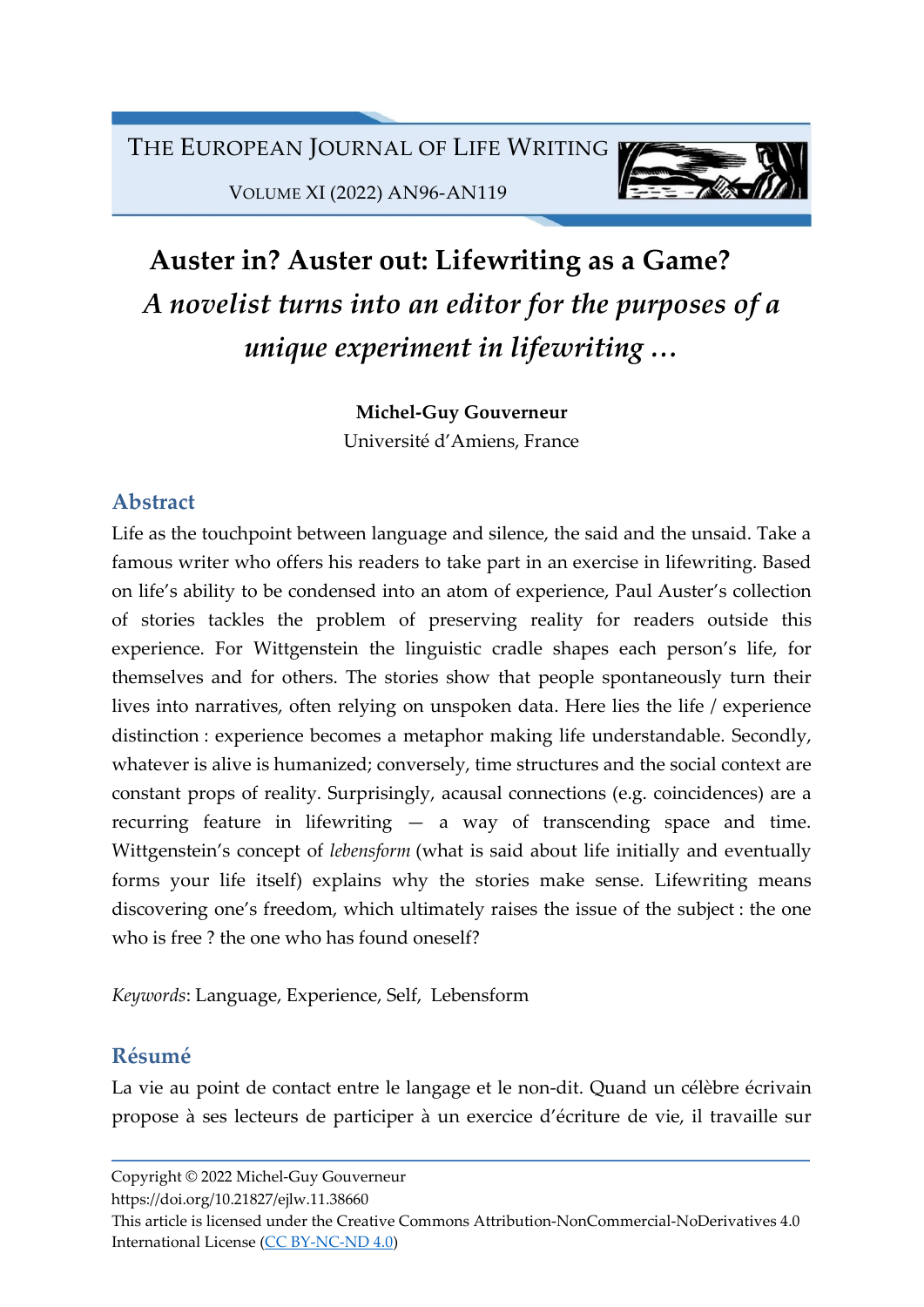cette capacité qu'a la vie de se condenser en un atome d'expérience. Paul Auster réunit des récits où l'essentiel est de préserver la réalité pour ceux qui sont extérieurs à cette expérience. Pour Wittgenstein le langage donne forme à la vie de chacun. Ces histoires montrent que spontanément toute personne fait de sa vie un récit, incluant des données non formulées. La vie se distingue de l'expérience, qui sert de métaphore pour comprendre la vie. Tout ce qui vit est humanisé; inversement, les structures temporelles et le contexte social fonctionnent comme supports de la réalité. Les relations acausales (coïncidences etc.) sont un trait récurrant de l'écriture de vie comme pour transcender l'espace et le temps. Le concept wittgensteinien de lebensform (dire la vie commence et finit par donner forme à votre vie-même) explique comment ces histoires prennent un sens. Écrire sa vie c'est découvrir sa liberté ; d'où la question du sujet : celui qui est libre ? celui qui s'est trouvé ?

Mots-clés: Langage, expériences, le soi, Lebensform

From what it seems, life as such is often taken for granted, and tends to be conceptualized either as existence or biological processes [le vivant] but what is lost in this displacement is the essence of life. Secondly once life becomes a narrative, it acquires the values conveyed by language, but risks losing in the process the physical quality pertaining to the initial experience and to both the natural and the human environments. My intention is to take an interest in what lies at the borderline between language and silent reality, between the said and the unsaid in life.

For this, my proposal is to put into perspective plain testimonies devoid of literary intentions and the ethical growth they undergo when a professional writer is in charge; in other words, I propose to make the most of a unique editorial event that had echoes both in literature and in philosophy albeit initially a simple exercise in lifewriting.

In fact, the essential question here will be: what becomes of life when life becomes language? Of course, philosophers, especially in the Wittgensteinian and pragmatic traditions, will ask: how can life be anything other than language? Which is true, only what is forgotten in the assertion of this truth is that, for the living person, life is never language first – even if this position is wrong for the analyst.

Basing my analysis on his True Tales of American Life, I aim to discuss Paul Auster's lesson in lifewriting. I will start by retracing the origin and features of his collection of stories, his intentions, and specific position relatively to language, this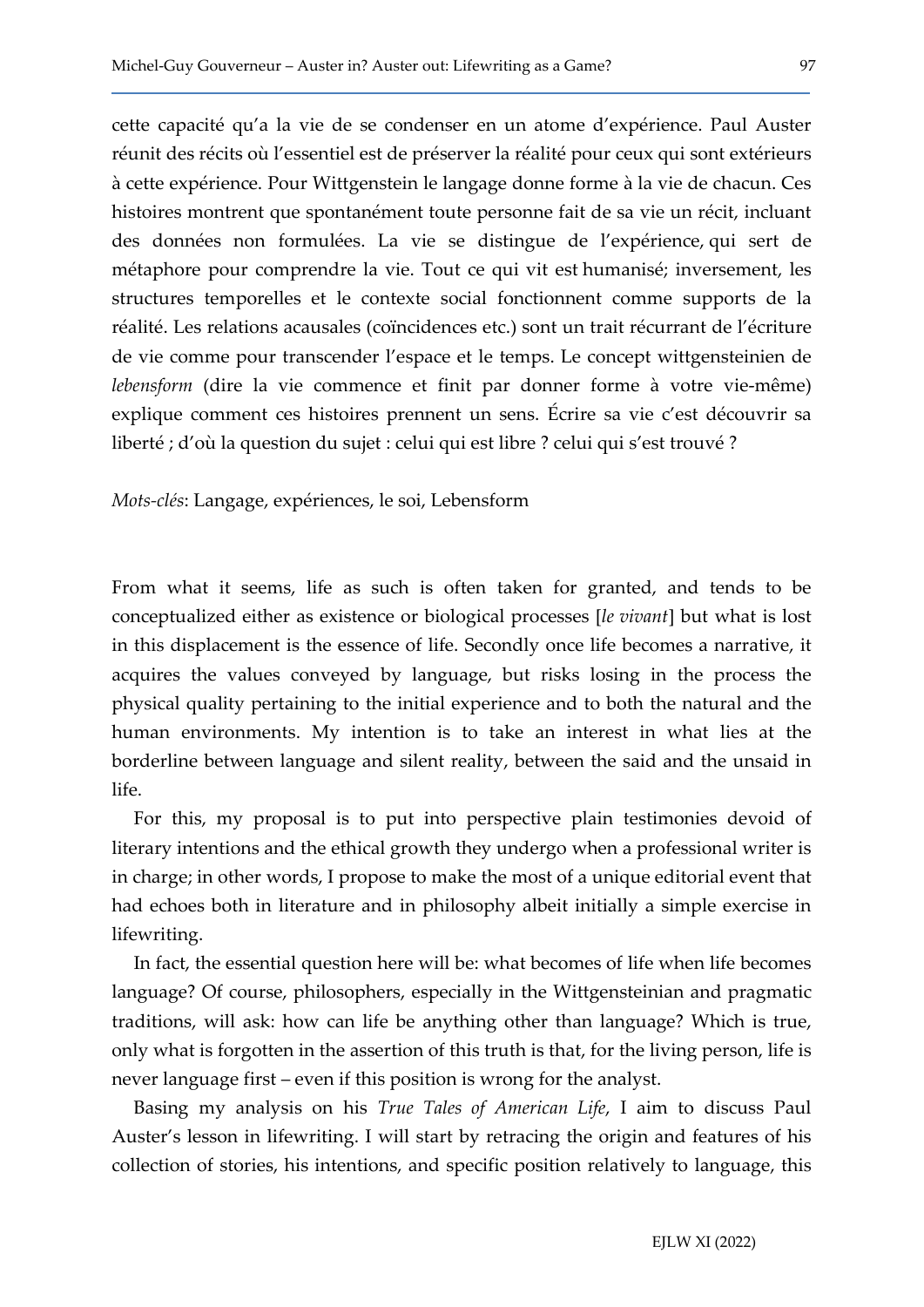particular project involving choices between oral and written, literary and nonliterary utterances. The primary impulse appears to be a reconsideration of experience, a phase in which ethics is prior to literature. Ultimately the book is based on life's paradoxical ability to be condensed into an atom of experience, an effect that in its turn can be multiplied by the art of expression. Yet the sense of reality is never lost: time structures, tradition, the community feeling, the unusual of everyday make up the actuality of each life's world – another characteristic of Auster's work.

It takes a theoretical model to try and understand how this works, a modelization I have borrowed from Wittgenstein. It enables us to describe how language supports one's life and to locate the effects of this support, how the self is related to its environment through a semantic construction, why one's existence is better perceived in terms of stratigraphic description than as a chain of events. With Wittgenstein, the linguistic cradle, a constant in True Tales, has the effect of 'forming' each person's life, in the sense that it gives it a shape.

Of course, this approach may result in questioning individual freedom. On the other hand, lifewriting is integral to a valuation of one's life; and the outcoming value is the person's freedom proper. So the entity we call a 'person' is best defined in terms of its narrative virtuality. Eventually, the quest for meaning appears to be part and parcel of a strategy of escaping from the confinement language imposes upon human beings.

# I. Auster's Lesson in Lifewriting. The Project: its Structure and Characteristics I.1. The Genesis of Paul Auster's Project

My argument in what follows is supported by a study of an uncommon, little known, but remarkably efficient work by Paul Auster; the nature of this 'by' will have to be clarified, for, at first sight, the texts were written by non-professional writers around Auster. In *True Tales of American Life* (2001), over a hundred and eighty people describe events that illuminated their lives, which each of them does in the form of a short story - sometimes less than a page; there, the past and the self are mutually reconstructive.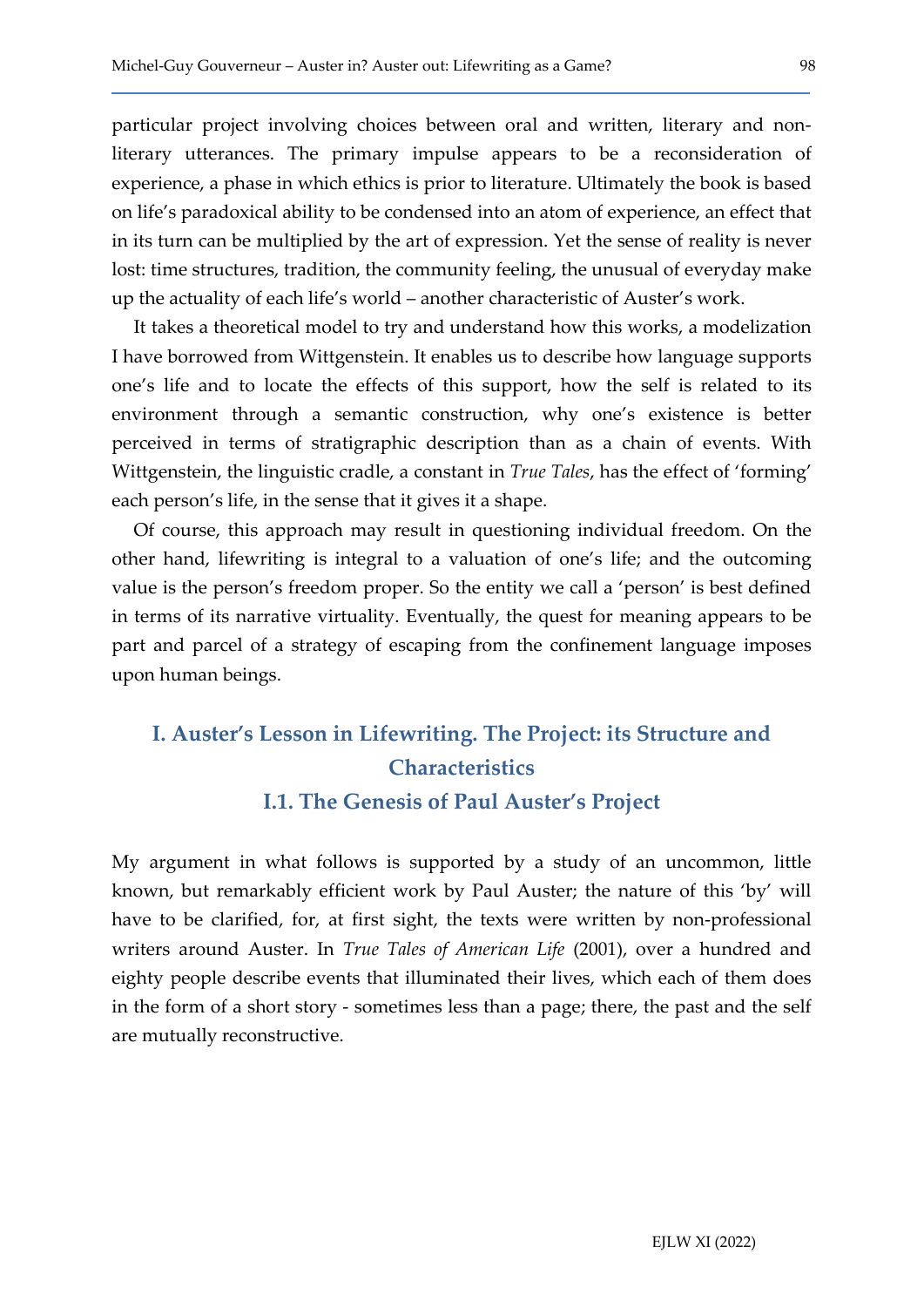#### I.1.a. Auster's Intentions, Design and Ways

Aged 52, just a few months before the millenium, Paul Auster was offered by Daniel Zwerdling, to host a weekly programme on U.S. National Public Radio [NPR], the opportunity to broadcast a short story every month; Siri's (Auster's wife) suggestion was to get listeners to write their own stories, which became the 'National Story Project'. The first sentence in Auster's introduction to the book is, 'I never intended to do this'.<sup>1</sup> Siri did, and Paul turned the idea into one of the most fruitful literary adventures so far this century, ending up in a collection titled True Tales of American Life (2001).

Auster says he wanted anecdotes that were true, short, unrestricted in terms of subject-matter, 'that defied our expectations about the world, […] that revealed the mysterious and unknowable forces at work in our daily lives, in our family histories [...], true stories that sounded like fiction'.<sup>2</sup> Here we are, at last. From history to story, the path has been carved out.

In appearance, there is very little which could be considered 'Austerian' in this printed material edited by the author of The New York Trilogy. He says he has 'scrambled to choose [among] the best ones, and turn them into a twenty-minute segment to be aired on Weekend All Things Considered'; later, he adds, 'In an attempt to make some order out of this chaos of voices and contrasting styles, I have broken the stories into ten different categories'<sup>3</sup> , for instance: objects, families, strangers, love, death etc. Choosing, formatting, categorizing, this is not very far from literature. Auster himself says only a few pages 'resembl[e] anything that could qualify as 'literature'. It is something else, something raw and close to the bone.<sup>4</sup> Paradoxically, through this avoidance of literary standards, Auster managed to produce a real, unintentional literary product. In that sense, he gets closer to what Virginia Woolf qualified as 'life writing', i.e. letters, written anecdotes, depositions, court proceedings etc.

Incidentally it may be worthwhile indicating what an anecdote is. In the common use of the word, it is virtually narrative, generally considered a mere trifle, unimportant even in its presentation, having nevertheless a rhetorical function since it is used to pepper discourse. Historically, scholars agree that the word first appeared in the title of Procopius of Caesarea's Secret History – Anekdota were the 'unpublished' details he had collected of Justinian and Theodora's lives. Although anecdotes are generally qualified in French as 'in-signifiantes' [insignificant], I consider that ethically, insofar as they enlighten a person's behaviour by referring to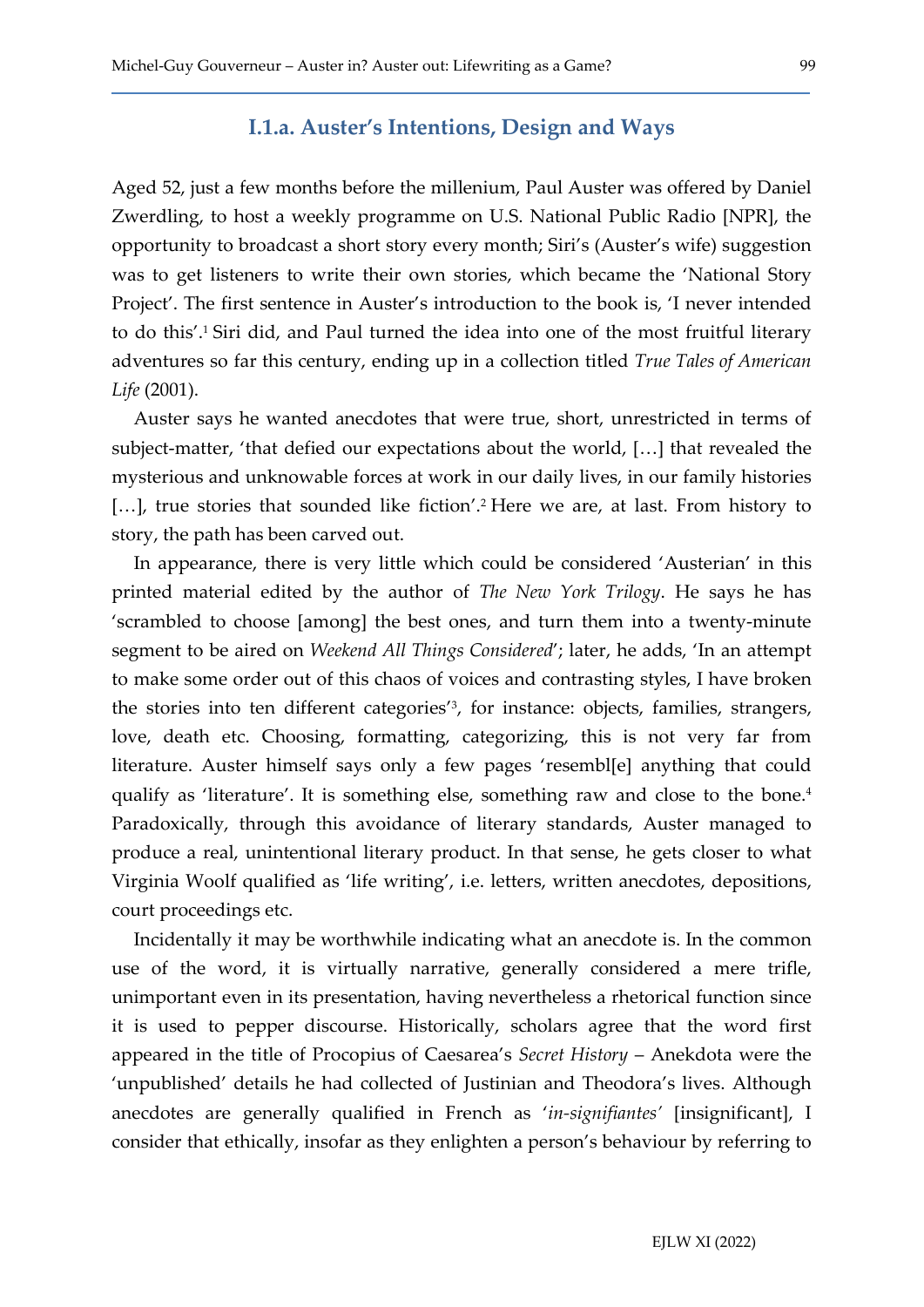a representative detail, they are closer to ithos than pathos, and allow one to seize multiplicity starting from singularity (through a process of induction).

### I.1.b. Auster's Positioning relatively to Language and Writing : Ethics before Literature

Later in his introduction, Auster slightly changes a quote by a veteran of the Vietnam War, saying about his team, 'We have never been perfect, but we are real'.<sup>5</sup> And this introduces us to the ethical dimension of the project, of which the reader is the other half: without the reader, the stories would be mere anecdotes.

Auster managed to capture in these stories the essence of Man's place in the universe, 'We all have inner lives (?) We all feel that we are part of the world and yet exiled from it. We all burn with the fires of our own existence. Words are needed to express what is in us'.<sup>6</sup> This precisely is the point where Paul Auster's project verges on ethics: how certain are we that we have inner lives?<sup>7</sup> Are the words we use connected to our inner, or outer, lives (in other words, is the community prior to the person)? Therefore, does the feeling of being both integrated and exiled result from the fact that Man does, or does not, have a mind? Metaphorically, if each one's existence is one's life-fire, is it not simultaneously the fire that consumes one's life – one's earthly journey being both consummation and consumption?

Let us step across the borderline and regard these narratives as merely written stuff; the average narrator will say, 'Language can't be first; what I say now has never been said or even thought; I've never told anyone, it was mute'.

Says Brian F. McGee, who worked on a supertanker, and once had a vision after reading an old newspaper article about the common regret not to have told someone dear, before their death, how much you love them, 'I forget most of the words I used, but I can still feel the letter's meaning. I remember expressing an overwhelming love for [my mother], something I had never allowed myself to do before' (p. 387). In that vision Brian has written a letter to his mother; chance has it that she was dying at that very moment. This silent filial love has never been explicitly told, and for Brian it is unsaid, it is 'not words', not language. Yet it is language (he remembers the 'meaning').

– Yes, it was mute, but language already (the unspoken is also part of language). The difference is that it did not become a spoken message, it became written; and in this process, it became an opportunity of epitomizing your life – that is why you were so keen on telling it. When you feel that something you lived can become a narrative, then it gives you the light to deeply understand/synthesize your life ('you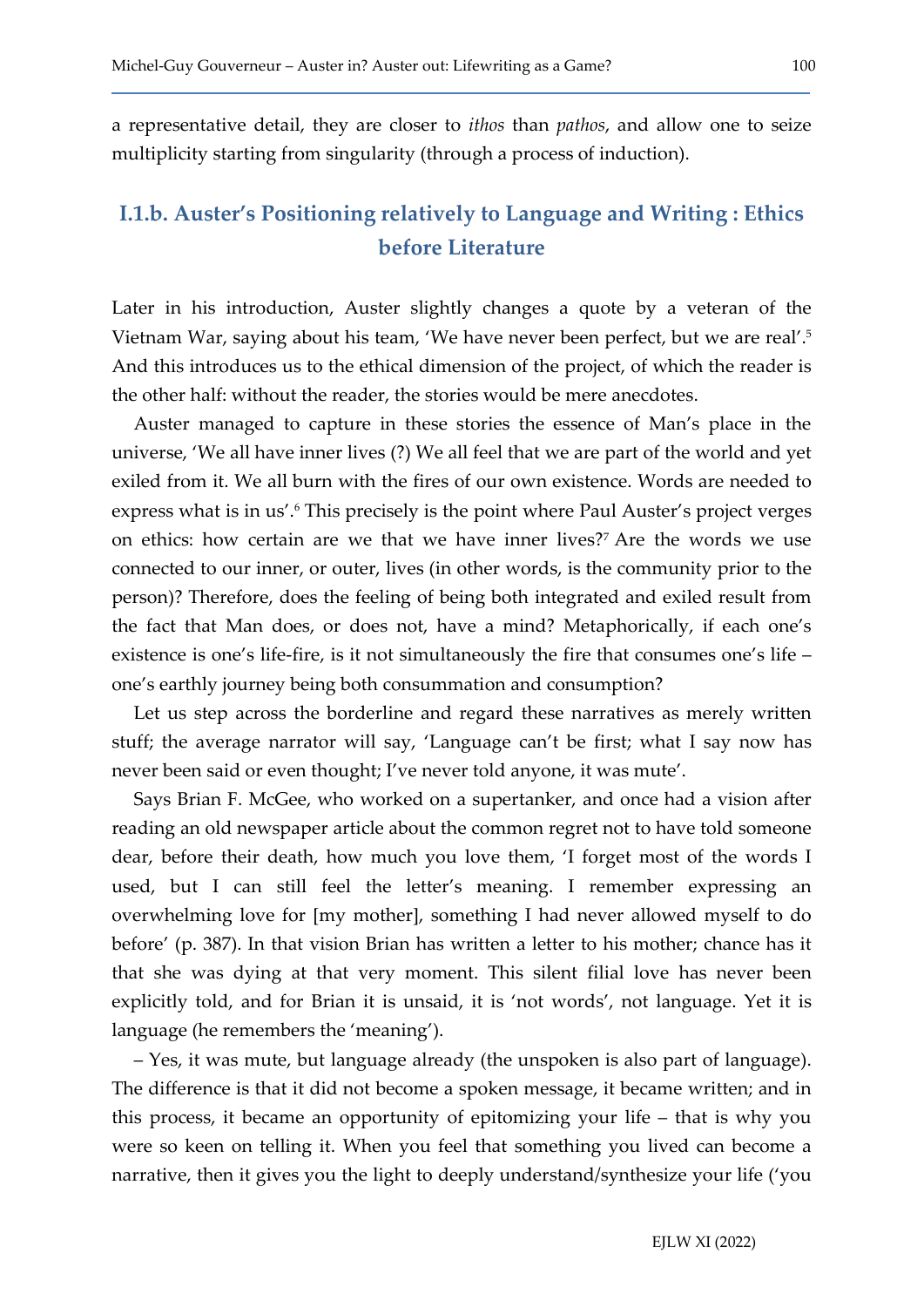were born to live this event', so to speak). It means that, ethically, everyone is a potential writer. In rare cases, the writer has style, the written, and writing, experience is turned into art, into literature; the narrator manages to tell the story through categories of beauty and harmony, to be part of a prevalent cosmic order unseen by the public at large. This is where someone like Virginia Woolf stands.

# I.2. The Advocacy of Experience I.2.a. Life Condensed in an Atom of Experience

In addition, by better understanding any particular event, we, as readers, manage to get a full view of the meaning of the narrators' lives. What is analysis for the 'scriptors' turns into a synthesis for the readers. Note that very few of the numerous stories have 'life' in their titles<sup>8</sup>, evidence that the authors are unaware of the fact that their simple stories have a condensating capacity (in the Freudian sense of Kondensation). In dreams, the various thoughts are concentrated into smaller units, and linked by 'middle grounds' acting as compromises ensuring coherence and facilitating the unconscious, creative activity. Lacan likens this mechanism to metaphorization: condensation operates on language elements mainly, and the dream-pictures are kept for their signifying values. Although the True Tales of American Life are consciously written, the process is similar and explains how single events are able to summarize entire lives.

This is to be compared with what J. Shapiro says of Shakespearean biography, 'The strongest argument I can offer for abandoning conventional biographical approaches in favour of those that concentrate intensely on a slice of the life comes from the example of Shakespeare himself […:] in each of [his] biographical portraits, Shakespeare focuses on the most consequential moments in these lives.<sup>'9</sup> The quintessential value of this lifewriting is achieved through metaphorization.

In that sense, what Auster's collection best illustrates is the vision of life-definedas-experience. Understandably, lifewriting aims at a non-literary universe; Auster says, 'If I had to define what these stories were, I would call them dispatches from the front lines of personal experience.'<sup>10</sup>

The philosopher John Dewey defined experience as the different ways of having the world; perceptions, words, ideas, all are means of 'experiencing' nature or reality. One usual mistake about Dewey's concept of experience is to relate it to the subject – whereas he regarded the subject as *subjected to* his / her experience, which imposes itself upon him / her. Experience could be said to be the synthesizing access to the life principle, which might explain why Dewey considers it an equivalent to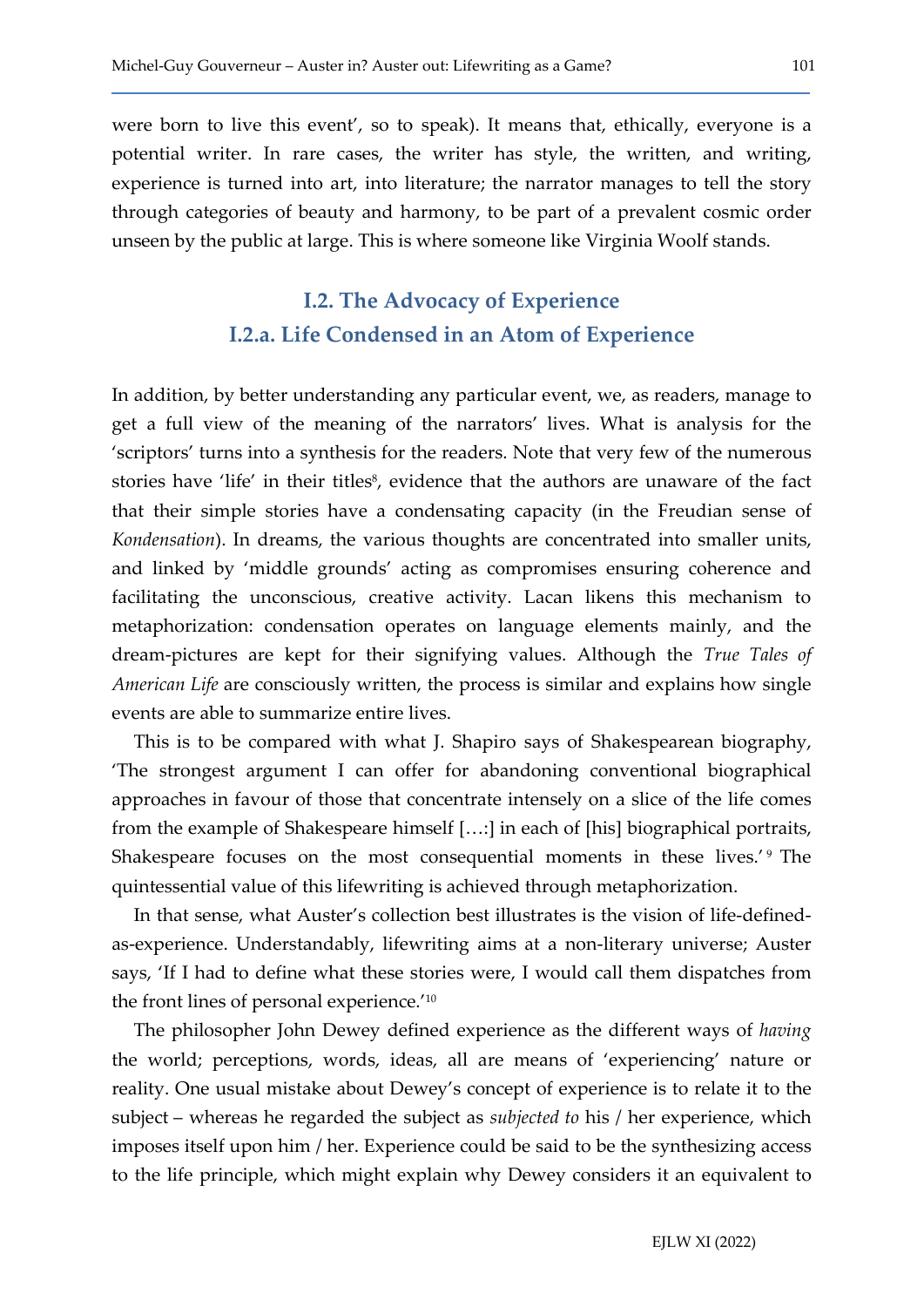meaning. Hansjörg Hohr ventures so boldly as to create the term 'enliving' referring to one of the ways of experiencing the human environment.<sup>11</sup>

Mark Gover has a very strange story about how he enabled his friend Peter to discover his gift at thought-reading, and helped him, through exercises, to develop this preternatural power, until one night when Peter discovered undreamt-of abilities, and eventually told Mark, '"We can't be friends any more […]." It was obvious then that there was something painful to Peter about his gift' (p. 457). Years later, Mark concludes, 'I continue to extract the meaning [of that night] in the shifting of my own life. Although I've gone on to become an academic, a trained skeptic, my training has not eroded the conviction that what I experienced that night was real' (ibid.). The truth of experience, the view of reality gained from 'enliving', ranks above the narrator's acquired reasoning and skepticism. In this case, life stands against education, belief against doubt: the paranormal gift (or pain) is not fiction.

#### I. 3. From Experience to Reality

The problem then is that of the means of defining the relationship with reality. What are the constituents of the certainty that the narrated incidents have occurred in real life? Tradition, togetherness, time structures, everyday strangeness make up the actuality of where life happens, in a manner that is characteristic of Auster's project. One of the distinctive features of lifewriting in the Auster collection is the spontaneous consideration of the connection to reality. We will see later that magic is often resorted to as a means of expressing the distance from concrete fact. In the preceding example, reality and agression can be substituted for each other (commutative). Another story called 'B' (p. 19) verges on the same ground.

What is real, here again, is the human quality of the dog/child relationship ('I was introduced to a dog …, he had a strong personality, … a strong name, a noble puppy, …'). Conversely, what is totally strange is the rendering of the mysterious bond between the dog, more precisely the breed, and Suzanne, the narrator ('a remarkable chemistry between us', 'a feeling I hadn't felt since my school days with B[, …] the same inexplicable kinship between the woman and [her] two dogs': first a neighbour's retriever, then a friend's mother's retrievers, finally an unknown retriever at the SPCA kennel [Society for the Prevention of Cruelty to Animals]. The latter would not follow the narrator until she called him 'Ben', without knowing why she had chosen that name ; of course when Suzanne arrived home with her new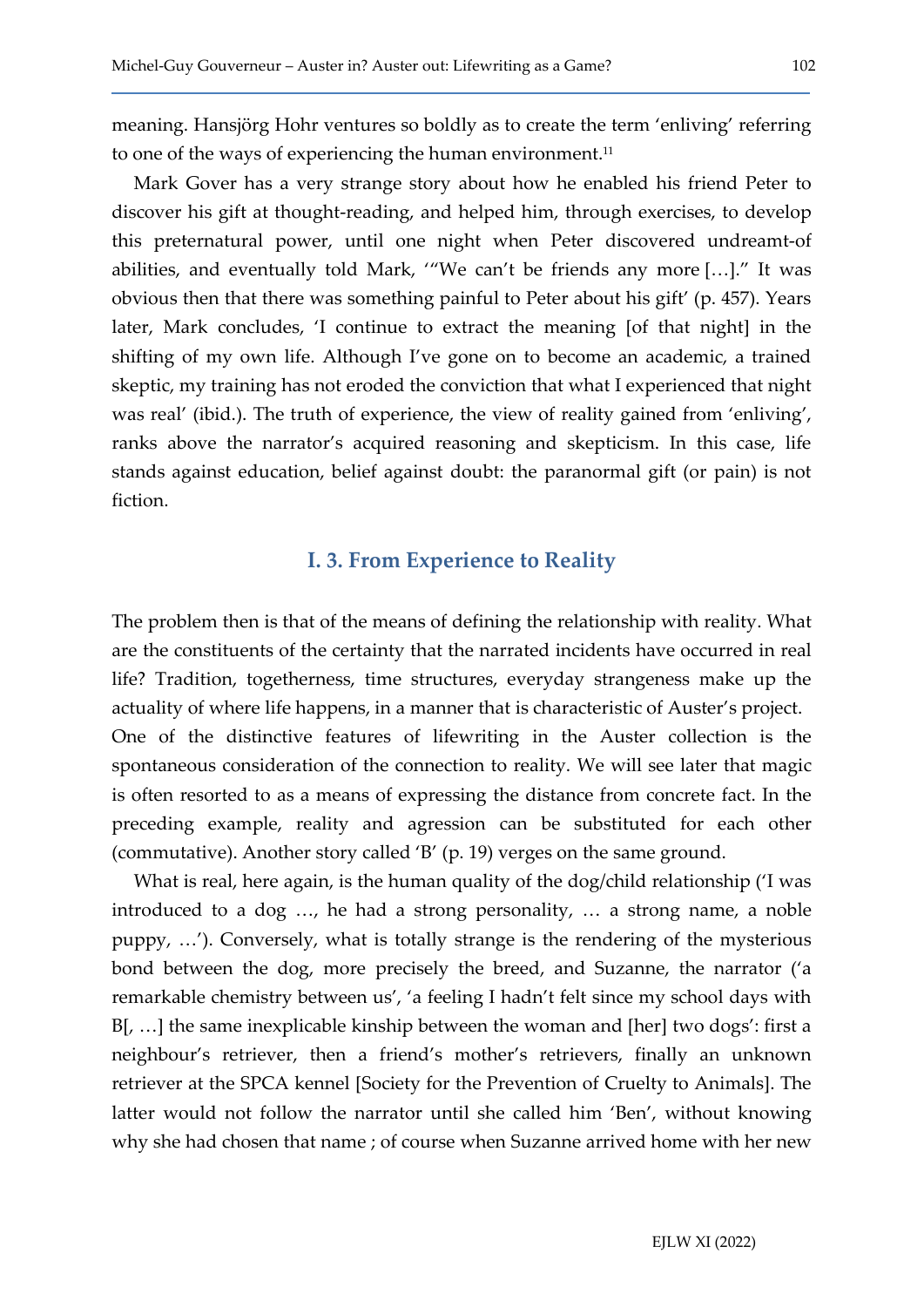dog, she found on her threshold a letter from her friend's mother explaining that her dog, Ben, had suddenly died.

In fully-fledged biographies, passages to the weird side of human experience would be exceptions and brought to the reader's attention as exceptional; here it is quite the opposite, such a passage becomes the matter of the whole story and is assumed to be normal. In addition, even though 'B' could not pass for Austerian, it has a quality in style and expression that would easily be identified as pertaining to any one of today's best-known novelists (add a few Wyoming idioms, it would sound like Annie Proulx). This means that once written, any life-event necessarily obtains a figurative quality, somehow portrayed with a poetic touch – making it a sort of poeticized prose.

Reality also assumes the form of time structures; here circularity prevails, there are loops in time: 'Blue skies' (p. 30) is about how a child lets his sister's favourite blue parakeet escape for ever into the Arizona sky. His remorse is immense. Forty years later, when the child has become a father, a neighbour talks to him about a blue parakeet, which, when this man was eight years old, 'just floated down and landed on [his] finger' (p. 30).

In terms of establishing reality, the social context is important ('In 1956, Phoenix was a city with boundless blue skies.'). And in the loops of time, the message is also a conviction that society is trustworthy: right at the beginning, Kathy, his sister, 'reassure[d him] that Perky would find a new home', and in the end it appears the 'two families had been connected long before we ever met'. The blue parakeet symbolizes this connection, which is summed up in the last words, addressed to Kathy, 'You were right ! Perky lived !' In this utilitarian view, life means serving to connect, bringing humans together – in the words of John Dewey, 'creating togetherness'. The circularity of time is here to indicate the reality in which the experience is framed.<sup>12</sup>

One incredible testimony in that respect is 'A Family Christmas' (p. 64), in which Don re-tells a story his father had told him. In the 1920s, Don's family, like so many in the States during the Great Depression, was so poor that offering gifts for Christmas was impossible. Yet on Christmas morning, well-wrapped objects were piled up under the tree, everyone was given a 'present', which, once opened, appeared to be a castoff from the preceding year. While the family was asleep, Morris, the narrator's brother, had placed under the tree the gifts he had been collecting for months. Don's conclusion is, 'I remember this as one of the finest Christmases we ever had' (p. 65). The turn of the sentence shows how he identifies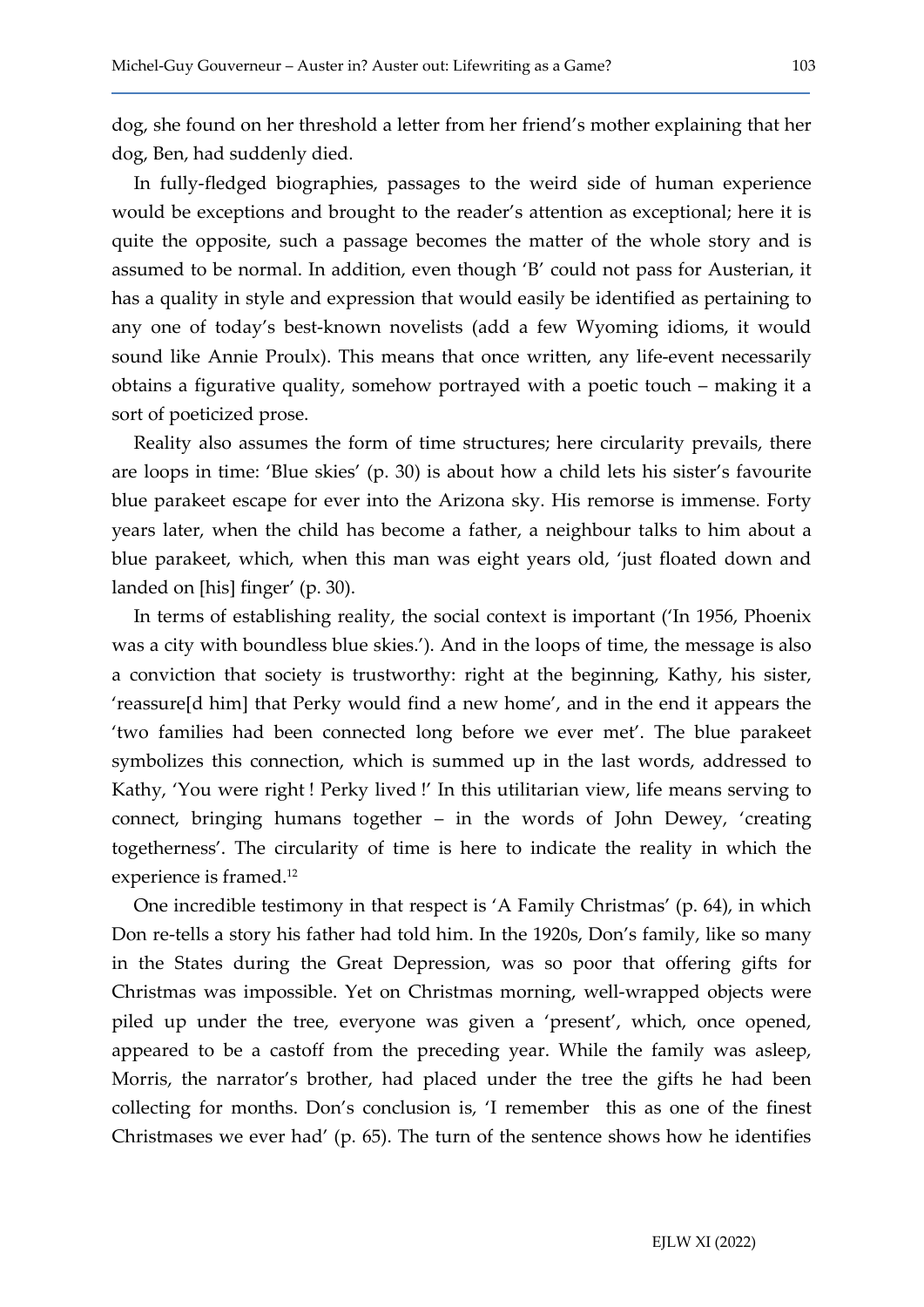with the older generations as though he personally had lived this marvellous event; only for him, it was limited to being a tale, to being words.

# II. Expression, Form and Sense II.1. Expression as Enhancer of the Atom Effect

Although the project has a great writer as an editor, lifewriting in True Tales clearly goes beyond literature. Yet, simultaneously, the choice of words branches off the story to unpredictable developments of meaning (humanizing, irrational, socially Darwinian). The second extraordinary fact, indeed, is that the narratives or testimonies in True Tales of American Life sound like, read like, they were Auster's himself.

The present article could not comprehend a full study of the characteristics of Auster's prose and style; suffice it to say that there is a general agreement on the following features: highly structured narrative forms as contrasted to a poetical style; questioning of language; play on names; avoidance of anthropomorphy as such, an equivalence between animal and human lives; family as a source of identity; relationship to fictionality (no agreement on reality); use of the chance factor; valuation of contingency.

Probably the best example of an Austerian quality is 'Pooh' (p. 13), after the name of a shepherd dog the narrator, Patricia, took in when its owners 'moved to a no-pets condo in Aspen, Colorado'. She adds, 'I was two people, as many wage-earning hippies were. One of me lived for free as [a] caretaker [...]. The other me lived in the […] woods'. The very nice turn of phrase here is typically Austerian, and another example of analytic manner in each life-story writer; it ideally gets across the otherwise bewildering message that one can be one me and another me; note that in each case the first adjoining verb is *live* - in its narrative form 'lived'. This will be one of the features of life writing: whatever is living is humanized.

The story then develops both simply and unpredictably, creating in two pages a magical tale-like atmosphere. First the shepherd dog spent more and more time roaming the neighbourhood, until the day she whelped; this is described in human words, so to speak: 'home base … pregnant … had given birth … a pretty good mom … the dog family … cuddled'. These phrases give a new dimension to the story – this is again common with Auster; Timbuktu (1999) springs to mind, a novel in which a dog is endowed with an inner life and an ability to reflect on his master's existence.

There would be no life writing if no problems arose, which here is that Pooh is obstinate in taking her puppies back to where she had given birth, under the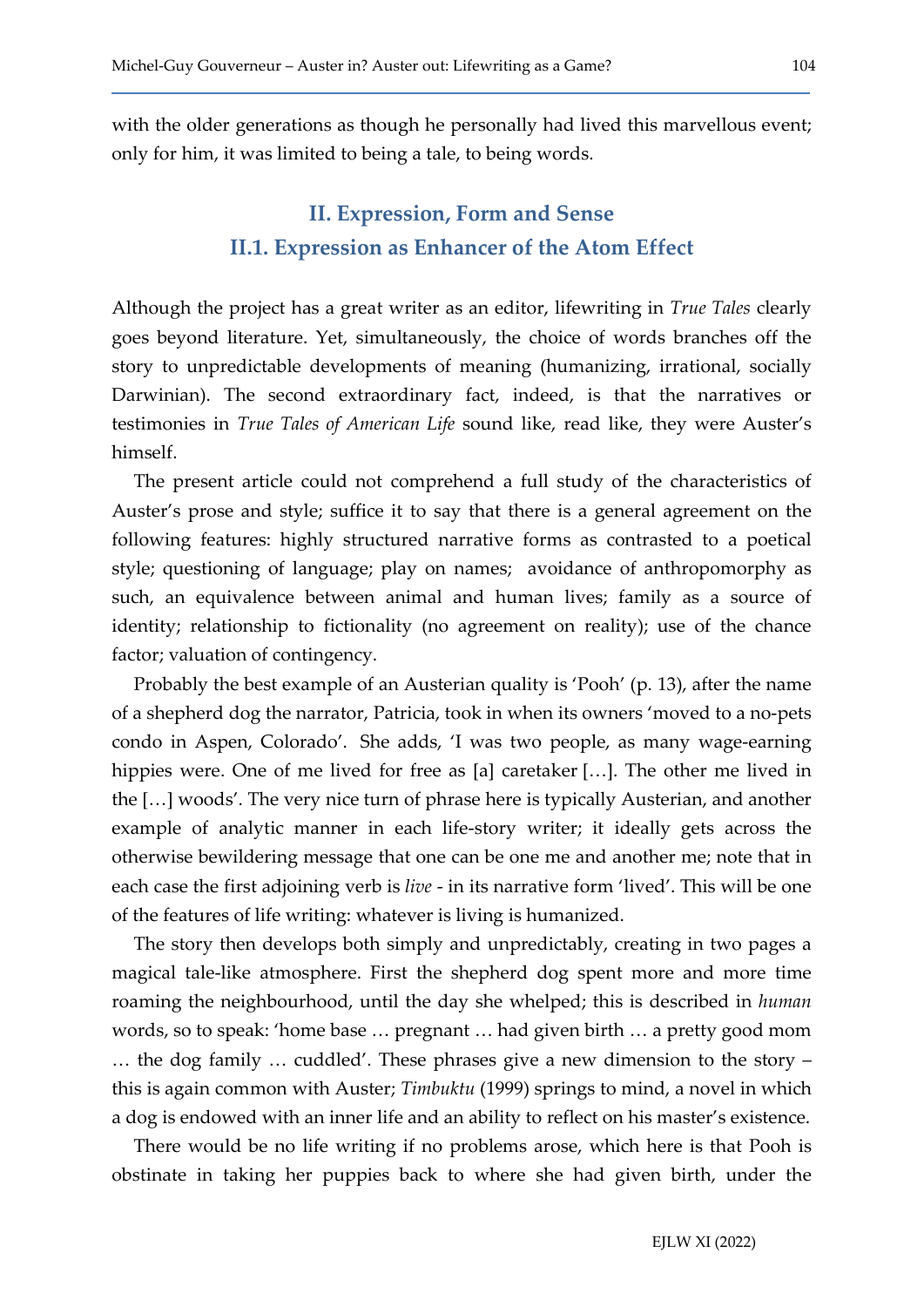neighbour's caravan – hence the dog-pound for which Patricia is requested to pay a \$140 release fee to the sheriff. To avoid paying, she hides the dog and puppies in the forest by a river, where she visits them every night to feed them, until the day they disappear for ever.

Incidentally, the reader understands that unfortunately the puppies were eventually 'given for adoption', and wishes he had not read that a deputy sheriff proudly insisted on having shot a 'bitch that was guarding her pups so ferociously he couldn't get near them' (p. 15).

What the narrator retains is that 'It was one of the most magical times of my life' (p. 14): the complement of the superlative ('of my life') is enough to describe what life writing is all about: need she say more? Assuredly no, for 'of my life' acts as a kind of (stylistic) crowning achievement, set at a unique moment which, by playing a ('magical') trick on reality, manages to sum up in a nutshell a whole existence. The beauty of it all lies in its being both unbelievable and real.

For a second typically Austerian story, one can read 'The photo' (p. 56), in which Beverly, as she was about to go to sleep, saw a photo flutter down to the floor. She could not recognize anyone or anything in the picture and forgot about it. The next day, she met people at her neighbour's wedding, and discovered that one of the guests had grown up in her own house. So, Beverly invited Jane to visit the place where she had lived; chance had it that the lady caught sight of the photo that had fallen the night before, 'It's my father, my brother and me, she said' (p. 57).

What can such coincidences mean about our lives, and our understanding of them? In colloquial terms, this kind of event is qualified as spooky or slightly supernatural; it reveals a kind of fear of synchronicity, to quote Carl-G. Jung's concept – the idea that events can be connected by meaning (they are 'meaningful coincidences') even if they are not connected by any causal relationship. This indeed is a way of getting out of the space-time continuum, and in that sense, it is a source of anguish: intelligibility is lost. Experience shows that acknowledging acausal<sup>13</sup> relationships is a recurring feature of spontaneous non-literary life writing.

Probably the most Austerian tale is by Dana T. Payne. In 'A little Story about New York', she tells how one day she was told by a mugger, 'Give me all your money – or I'll cut you.' To which she simply answered, 'Get out of here now', and the knifewielding man left right away. But this is not the most amazing point in the story; for years later, she still wonders what made him 'turn around and leave […] It couldn't have been that my short, curly-headed […] self had intimidated him. Was it his conscience? An angel?' (p. 205) As far as style is concerned, the complete sense of the so-called 'little story' is in these words that could be Auster's, 'I was living on the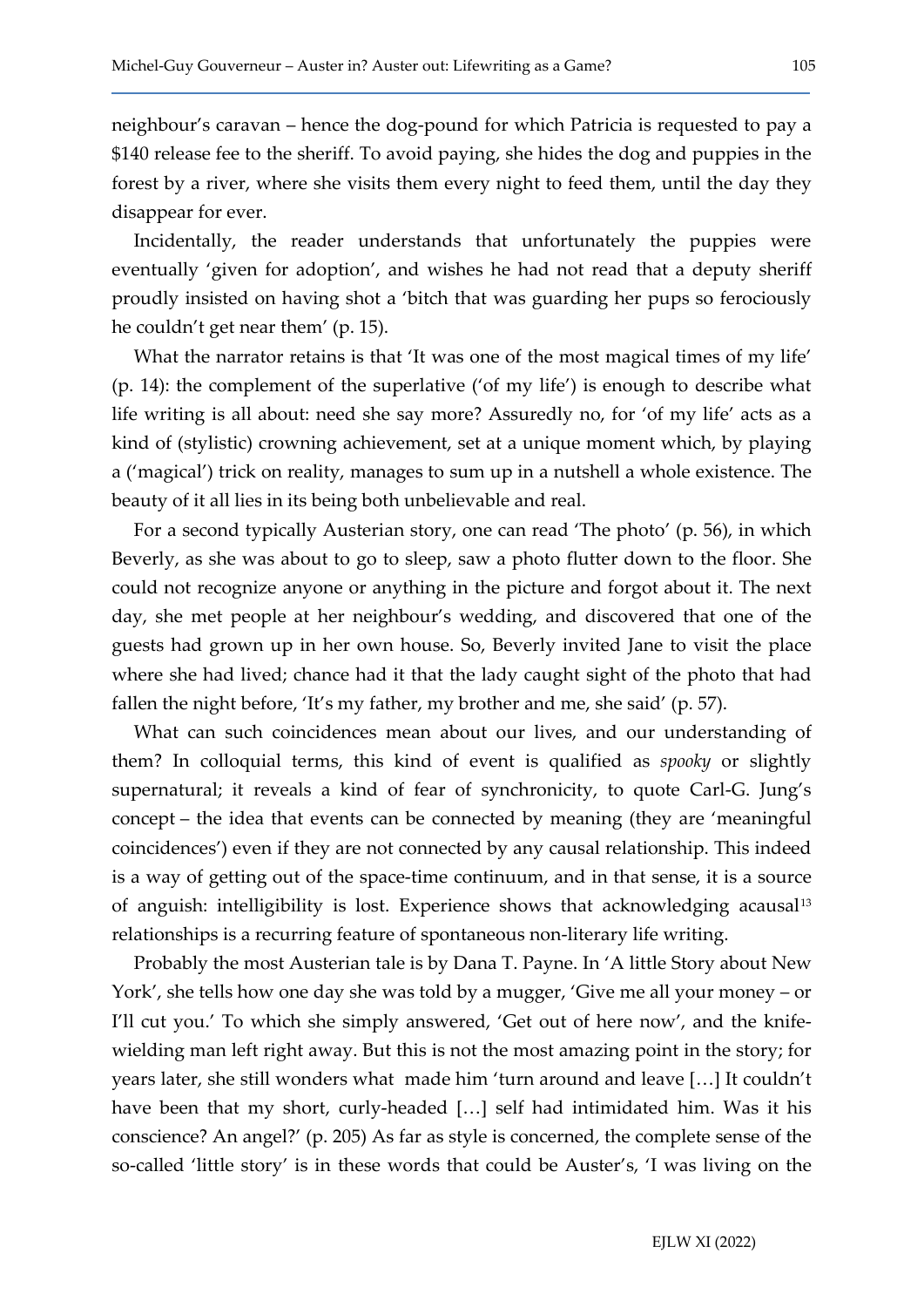Upper West Side of Manhattan, […] between Columbus and Central Park. It was a transitional neighbourhood in those days [… .] Poor people lived shoulder to shoulder with young professionals in an uneasy sort of peace' (p. 202). A struggle for peace, as it were, in some sort of socially Darwinian environment where carefully worded emotions are more efficient than weapons.

#### II.2. Modelizing Life and Lives after Wittgenstein

Resorting to a theoretical modelization will shed light on the effect(s) of the linguistic support of one's life, i.e. the semantic construction of the self's relation to its environment; as a side-effect, adopting this model may entail the renunciation of a perception of one's existence as a chain of events, to which a stratigraphic description will be substituted.

The second reference in our reading of True Tales will be a confrontation with Wittgenstein's difficult concept of *lebensform*, to which these collected stories are one of the best ways of access. 'Difficult' is not the apt word; as French philosopher Sandra Laugier writes, 'To quote Cavell's phrase, Philosophical Investigations are "unapproachable" […], they are by their definition "esoteric" not in their contents, but because they require of the reader a kind of understanding and seriousness that go far beyond simply gaining knowledge.'14 Maybe part of the difficulty comes from the use of form, that should not be taken in its structural sense, but rather in the French sense of *forme* as *contenant* [container].<sup>15</sup>

Wittgenstein's description will help us understand, first, then theorize, how the linguistic cradle we have observed as a constant in the True Tales has the effect of 'forming' each person's life, forming in the sense that language (both in itself and in its extension) gives a shape, it contains, it supports each individual life.

Wittgenstein was not in favour of commenting endlessly upon concepts to the point of rendering abstruse what pertains to everyone's experience. For instance, the dissenting views on what Wittgenstein meant by 'form of life' do not make it a difficult concept – in fact, the French phrase 'pas facile à cerner' [hard to pinpoint] would ideally apply here; hard, because of the excessive amount of surrounding impressions over the core of meaning. In terms of pure logic, no one apart from the individuals themselves could determine the characteristics of their 'lebensformen', but this would imply stepping out of their own lives to describe them. That is why only outsiders, including observers, can find out the particular type(s) of 'form of life' their lives reflect. Apart from exceptional cases like those generated by Auster's and NPR's project.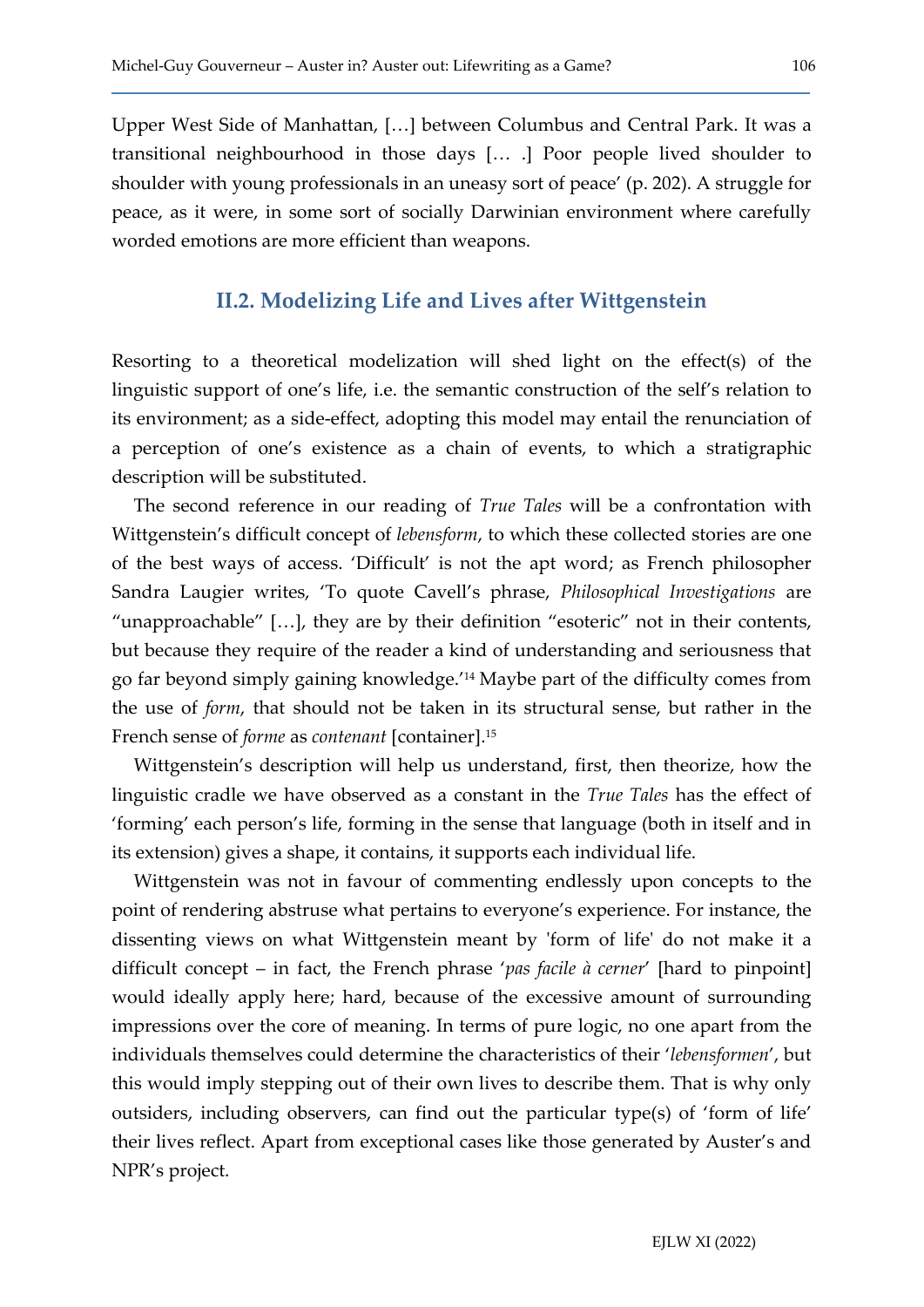One typical example of lebensform description is found in 'South Dakota'. In the first ten lines the reader is acquainted with the theme of live / life: dwelling, earnings, existence, social organization. 'I was a teenager living […] in the suburbs of Atlanta.' His grandparents in South Dakota 'had set about to make a life farming. Not an easy living […] Weather reigned supreme in these flat lands, and life revolved around it. Nearly every Sunday, the pastor in church made a reference to the weather, usually asking for it to change' (p. 380). Such is the first constituent of his life-form.

The second consituent is already at work in the pastor's office. 'The idea [was impossible] to my grandfather that any daughter of his could marry a Catholic […] my grandfather was able to make life unbearable for him' (p. 381).

The two 'parameters' of life in and around that village are united when 'after years of absorbing rain and snow and sun, nature changed [a fallow field] back to fertile land. And in breaking up the long-undisturbed black crust, the […] plow churned up […] human bones' (p. 383). The corpse, alongside which 'the birdlike bones' of a fetus were lying, was that of a teenager who 'didn't fit in', Diane Wellington. 'Abortion had become legal and safe only a few years before her bones surfaced' (ibid.) Sometimes what is omitted is more important than what is said: in the four pages of details (one of the longest stories in the book), the connection is never explicit, Diane dies of her particular lebensform – one that did not welcome having a baby with a Catholic partner. And the only protection Diane was allowed was the very harsh weather conditions that rendered some fields unsuitable for cultivation, but able to offer hiding places behind unusually tall weeds.

Commenting upon the lebensform idea, P. Steiner says, 'the agreement in our uses of concepts is not one between opinions, but one in forms of life: "the indeterminacy, unpredictability of human behaviours are fundamental patterns of these forms."'<sup>16</sup> He adds, 'behaviours should not be understood as gestures only. Aims, organization, the placement of action into standardized ways of acting proper to social practices, institutions' are also part of the forms of life.<sup>17</sup>

#### II.3. Understanding the Making of Sense

Whether we like it or not, even though they were meant to be broadcast, so probably read aloud before being sent, all the stories in True Tales of American Life have become 'written stuff'; they are what they are because they were language first.18 What would they be if they had remained fact only? – They would make sense for the agent only, and this meaning would still come through language. This is where the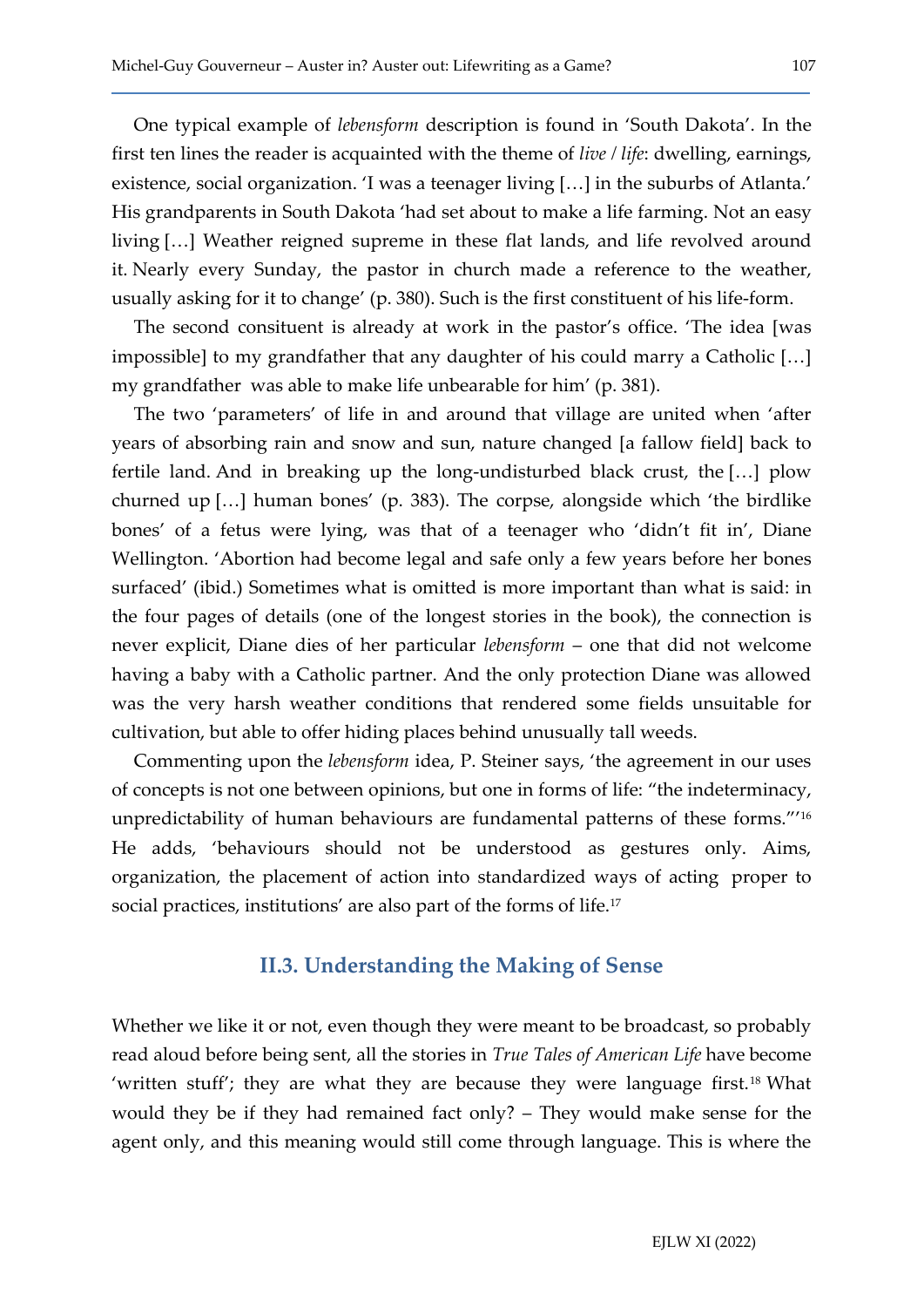insights gained from Wittgenstein's contribution are needed. Commenting upon the meaning of pictures in Philosophische Untersuchungen, Sabine Piaud writes,

The same picture may be living or dead, dumb or speaking according to whoever apprehends it is or is not acquainted to the life form in which it is inserted. […] The phrase 'life-form' [Lebensform], with Wittgenstein, refers to the background datum upon which our language practices can be displayed, a datum whose sharing is one of the conditions ensuring a possible mutual understanding.<sup>19</sup>

What is said about pictures also applies to the life-narratives: this statement does nothing more than explain why these make sense. Although they do not concern (nor do they have anything in common with) my life, I need not strive to understand them. Maybe I would if they were set in Mongolian culture, or among Inuits, or in Gulag camps, but American culture being familiar to me, I am sensitive to the narratives.

Conversely, 'Greyhounding' (p. 201) would be more difficult to identify in Europe, where contries are so small that in less than one day you drive from East to West. This tale is about two young women who meet on a bus in 1937 : Beth, the narrator, is 23 and has just divorced; Jean is heading home to become a teacher. 'Jean and I f[ou]nd each other […] at a rest stop, of course' (p. 198). Fifty-minute pauses would indeed regularly let passengers and the driver have meals – it took days at that time to drive from Reno to Pennsylvania.

Details like 'There won't be anything left when this man Roosevelt gets through with [this country]', (p. 198) or 'I'd been in Reno for what was the usual reason at the time: a divorce' (p. 198).<sup>20</sup> could not be understood if the context were not clearly suggested. This is typically what lebensform is all about. 'We were probably both wearing seersucker dresses, cool and pre-rumpled, (slacks for women were years away)' (p.199). It is not only a matter of context but of displaying the channels through which mutual understanding occurs: here the 'dress code'. 'We read this new magazine Time, and Thomas Wolfe, the real Thomas Wolfe.' The narrator probably wants to discriminate the great Thomas Wolfe (1900-1938) from his homonym, the writer of Bonfire of Vanities. As for Time, it was created in 1923. 'We sang quietly "[Down by The] Old Mill Stream" and "Stardust"'; the first is a most popular song of immortal love (1910); the second by Hoagy Carmichael (1927) is about memories of an unhappy romance (Beth's?).

So the lebensform concept simply explains why the stories make sense, a sense that would be acceptable to the characters who lived it. It turns the subject into a listener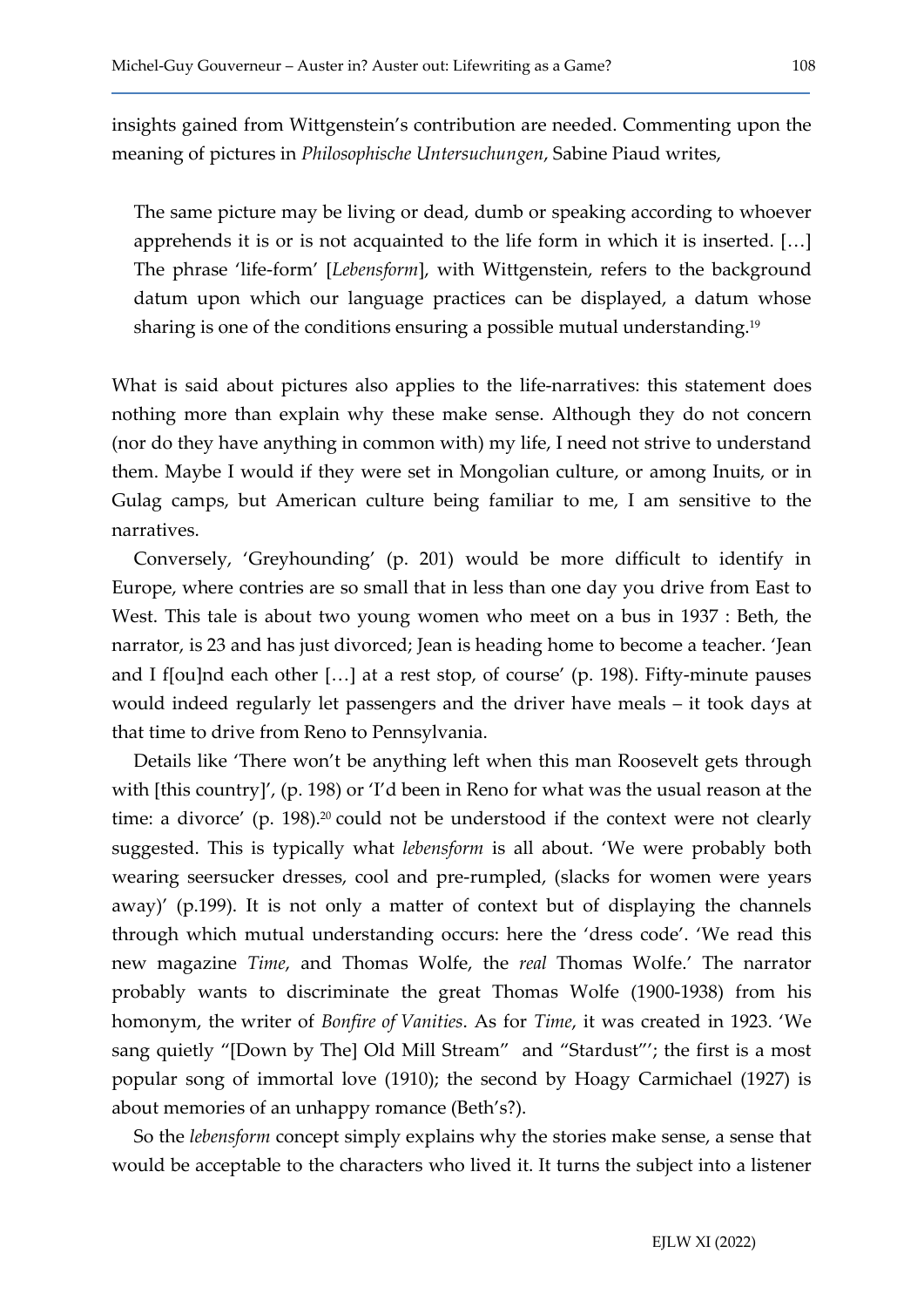to (or reader of) others' lives. Attention to circumstances, context or someone's background makes one aware that lebensform as such is the exact opposite of an archetype: some lives can be 'true' in any context, in any place, in any period, those in Auster's collection cannot, they are individual types.

Regarding Man as primarily language, understanding as language the lebensform through which every man strives to express himself leads everyone to recognize they are torn between adjustment to the universality of language (language is not one man's property but Mankind's) and the simultaneous assertion of their individual types; this duality is again perceived in 'Greyhounding', 'this younger woman was remarkably well adjusted, whereas I felt scattered and flailing' (p. 200).

# III. Person, Agent and Self III.1.a. Life Envisioned as a Vertically Integrated Datum

What did Stanley Cavell mean by the 'vertical aspect<sup>'21</sup> of Wittgenstein's lebensform? The idea was to define the term as not only the background or the social agreement(s) but also the biological pile of data: human natural history, natural reactions, physical strength, physical limitations, senses, human voice, etc.

'Greyhounding' has a complete paragraph on the characters' health when they eventually meet, aged over 80 and aware that it is for the last time in their lives: 'Between us we had had three attacks, one small stroke, three cataract surgeries, a thyroid deficiency, emphysema, arthritis in countless joints. We talked and laughed for two days straight' (p. 200). At first sight, the health check seems useless, but if it were missing, the two ladies would be reduced to purely mental shadows, literary puppets, as it were. Emphasized by the sharp contrast between the two word-lists ('attacks, strokes, surgeries, emphysema, arthritis' then – no transition – 'talked, laughed'), the integration of the entropic part of the datum is even more telling.

Another viewpoint on the same aspect of life writing is summarized in very simple terms by Donna M. Bronner, whose mother's sewing lessons were also language lessons, lessons in dignity, life-lessons: 'Along with my mother's lessons came her stories – about how her mother could cut a man's suit pattern from a newspaper, and how, during the Depression, her own dresses were fashioned from flour sacks. I heard about a childhood filled with loss, about war, day-to-day survival, and my own birth. These stories were as natural as breathing, and I inhaled them the same way I inhaled the air' (p. 431). Then Donna became a seamstress, and her mother's story mirrors into hers: 'While I sewed, I sang and […] played with my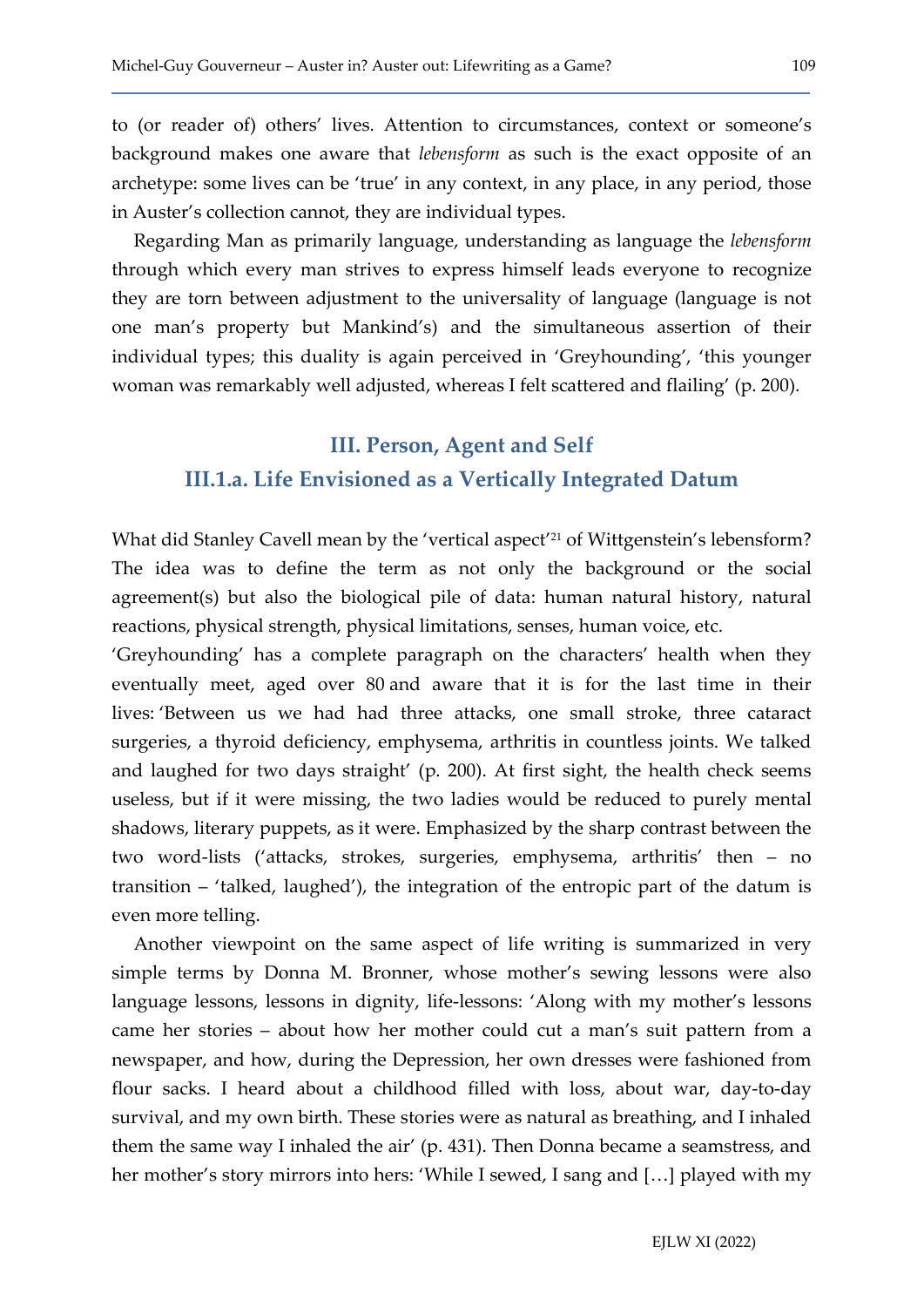son. Instead of sewing, my son built Lego castles at my feet. As he grew, my stories were replaced by his reading from the latest Star Trek or Piers Anthony novel' ('Sewing Lessons', p. 433).

Is there a better transcription of what lebensform is all about? Here we find summed up in a nutshell, supported by the double lexical / semantic string of (a) storytelling and (b) learning life, such crucial facts as tradition (a body of knowledge handed down from generation to generation), social circumstances (poverty), physical trials (pain, starvation), human bondage (birth, death), and the reality of human evil (war). And what it all comes down to is the bare fact of breathing ('inhale'): the stories are equated to oxygen, they are the life support, the natural environment ('air'). Donna even discovers the permanence in storytelling, the invariants that remain basic whether your topic is Star Trek or the pains of previous generations.<sup>22</sup>

Bringing to light the prevalence of lebensform may result in questioning individual freedom. On the other hand, life writing is integral to a valuation of one's life, and the outcoming value is the person's freedom proper. If there is such a thing as the person or the self, it can be grasped in the way it is reflected in the complex nature of its narrative virtuality.

#### III.1.b. The Status of the 'Subject'

Giorgio Agamben is well-known for his analysis of how form-of-life, rule-following and uses would intersect in the early Middle Ages, particularly how the Franciscan form-of-life emerged from substituting usus [habit] to the notion one has of possessing one's life. He found in monastic rules the very phrases forma vivendi, and forma vitae.<sup>23</sup> Already with Wittgenstein, the source of action is in one's assuming a given form of life, for this is what makes actions, actors, and their environment meaningful.

'Dead Man's Bluff' (p. 359) is about a child, but it is mainly about habits, and the part of freedom they withdraw from individuals : Joel, brought up in a card-playing family, 'cards remained a lifeline for [my father]' (p. 360); in his old days, no one knew what had become of his best partner. When Joel's father was buried, the family discovered the two partners would lie side by side in the cemetery. 'At least they can play cards', the mother said. 'I smiled, thinking about life's tricks. Or was it death's tricks?'

Note that a trick (whose etymology is in the French word, tricher) originally refers to a 'cheat' ; in the end, life is the deceiver – you cannot trust life or death; in that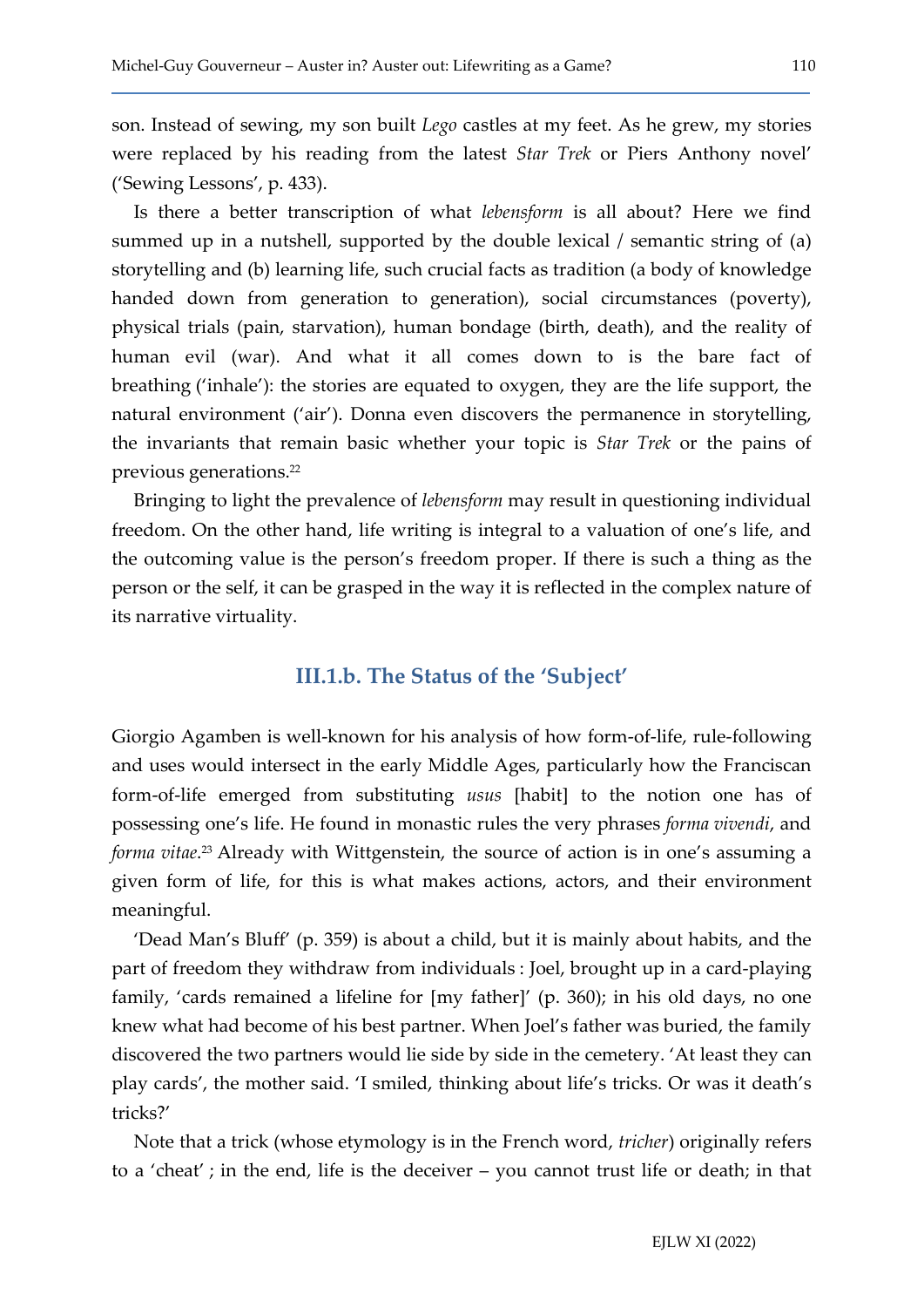case, it is not the human behaviour that fails, it is life itself that fails to have a consistent meaning (hence part of our experience is unknown). In that case, the form of life is the only thing there is which can provide the missing meaning.

What is striking here is how one's life can be summed up in a single 'habit' – the reader does not even know what the man's occupation was, what his wife had to cope with for the rest of the week, what the child's expectations were. Secondly, the way the family's feelings are 'formatted' by the habit: smiling, laughing probably, at the funeral, is a substitute to crying, as if the unexpected encounter was the key event of the day. Now what is omitted here again is that the said habit pursued them until their death – symbolizing a form of ultimate determinism that questions the very idea of freedom.

Besides, 'Dead Man's Bluff' is a typical illustration of Wittgenstein's concept of life as 'tapestry': playing cards is the 'lifeline', the pattern that recurs every week, sometimes every day, organizing family and social life, and that ends up in the unpredictable closeness of the two friends for eternity. 'Tapestry' means recurring patterns, evenness and, at the same time, unpredictability; the motif is found passim, for instance, 'My life spun me farther and farther away from [the place where I grew up]' ('Parallel Lives', p. 420), as an echo of the stock phrase, 'No matter the weave of this life that you've spun.'

### III.2. Life Narratives vs Narratives of Life III.2.a. Values and Valuation

There can be no life writing without a valuation of the narrator's life, and the outcoming value is properly this person's freedom. 'Greyhounding' (p. 201) is about two young people who met on a bus in 1937: Beth, the narrator, was 23 and had just divorced; Jean was heading home to become a teacher. After the trip, they kept in touch '[f]or 62 years [and …] wrote to each other once or twice a year, coast to coast'. They eventually 'met for an August weekend, two octogenarian widow ladies', one with a brilliant career, the other having failed in hers.

The story reaches a climax when the question is raised, 'If we were given the opportunity to live our lives over again – exactly as we had done […] would we? Jean said yes. I said no.' They interpret this as meaning that 'you [Jean] liked your life and that you [Beth] don't give yourself credit for yours. […] Then we parted […] with love' (p. 201).

The final doubt substantiates the notion that life writing has to do with assessing the individual's relationship with the past: looking back on one's journey from birth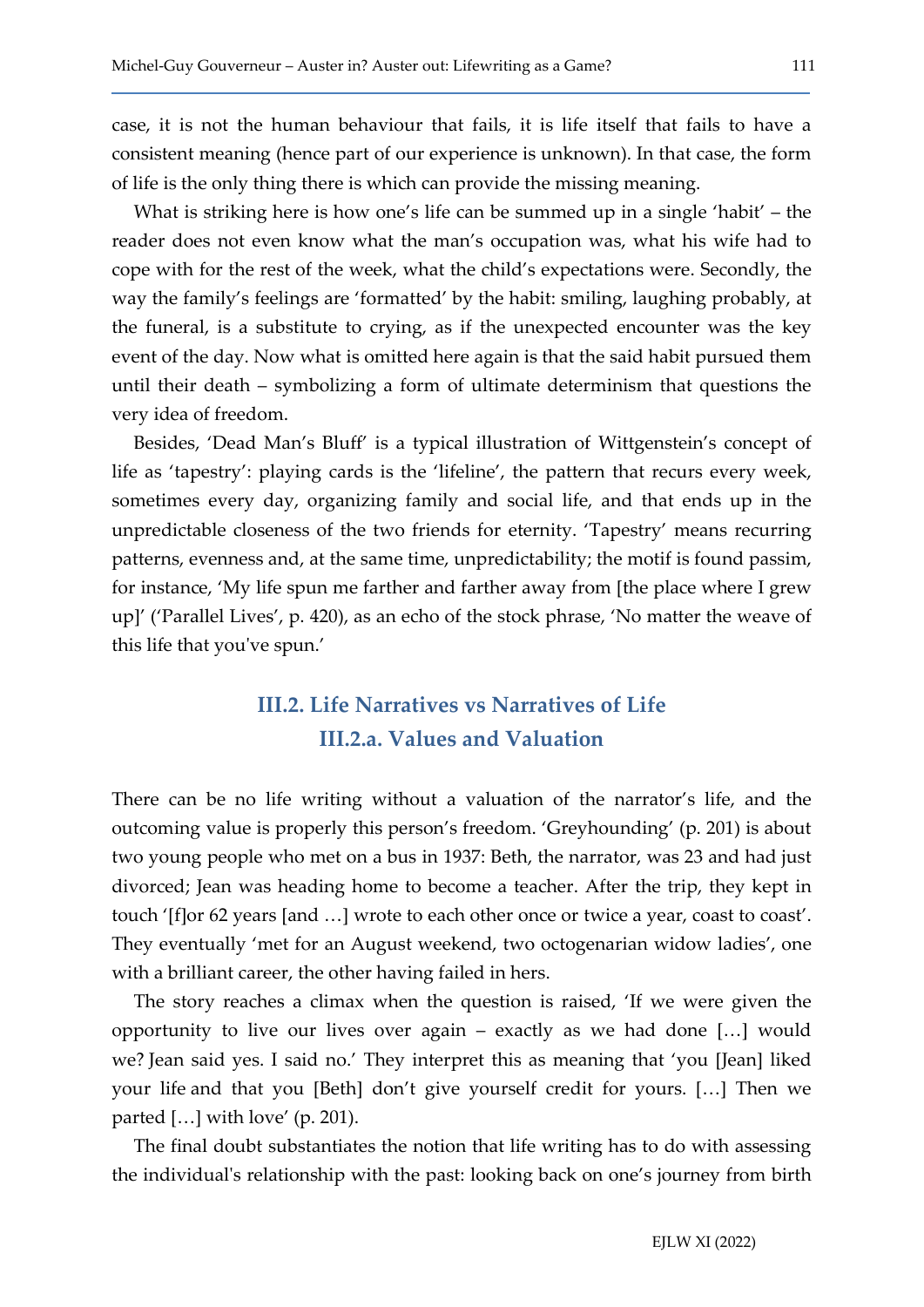to the present moment sooner or later ends up in some form of valuation, and if the outcome matches with one's initial expectations, this valuation is of course positive – negative if one's past is a source of disappointment. This also shatters the notion of an undivided self, for, if one is disillusioned to the extent that their life is valued negatively, it means that one takes an external stance, dissociates oneself from one's life.

Being part and parcel of one's own existence and observing it from outside are two different views; ethically speaking, each is the basis of a distinctive axiology, i.e an attempted answer to the question: what contributes to the intrinsic value of a state of affairs?24 Here for instance, what one does, what one is, what one has done, how free one has been, etc. do not really make a difference. The intrinsic value thereof is the love the two characters feel for each other, and the chance they have, the chance everyone has, of being part of life as a system of biological processes ('we toasted the world') and being aware of it all.

#### III.2.b. Summarizing the Words of Life

No doubt the quest for meaning is one way, maybe the only way, of escaping the prison bars of each person's lebensform. In that sense, language appears to be the escape from the confinement language imposes upon human beings.

At this point, it seems necessary to reconsider the dividing line between life narratives and narratives of life. Of course in Auster's collection we have more of the first type than the second; these short texts read like testimonies, whether they be meaningless or meaningful, intriguing, 'synchronic', or traumatic experiences – mainly writings about life. Yet the unconventional, unique import of the book is that each story does not only summarize a specific event but also might be understood as shortening a whole life, i.e. making useless a complete life-narrative (Freud's Kondensation); just like a chrysalis, or a DNA-profile may also be regarded as summing up a whole life.

'Parallel Lives' (p. 420) questions the dividing line between life narratives and narratives of life; it contains no extraordinary events, no embryos of tragedy, just simple lives, yet with a strange resonance that, complete or abridged, our lives might well be mere illusions. Timothy is a man who 'has felt a strong connection to [his] old house', one that his mother sold after she divorced when [he] was sixteen, a place to which 'for many years, he traveled back […] in his dreams almost every night' (p. 420). The word connect occurs a second time, precisely when Timothy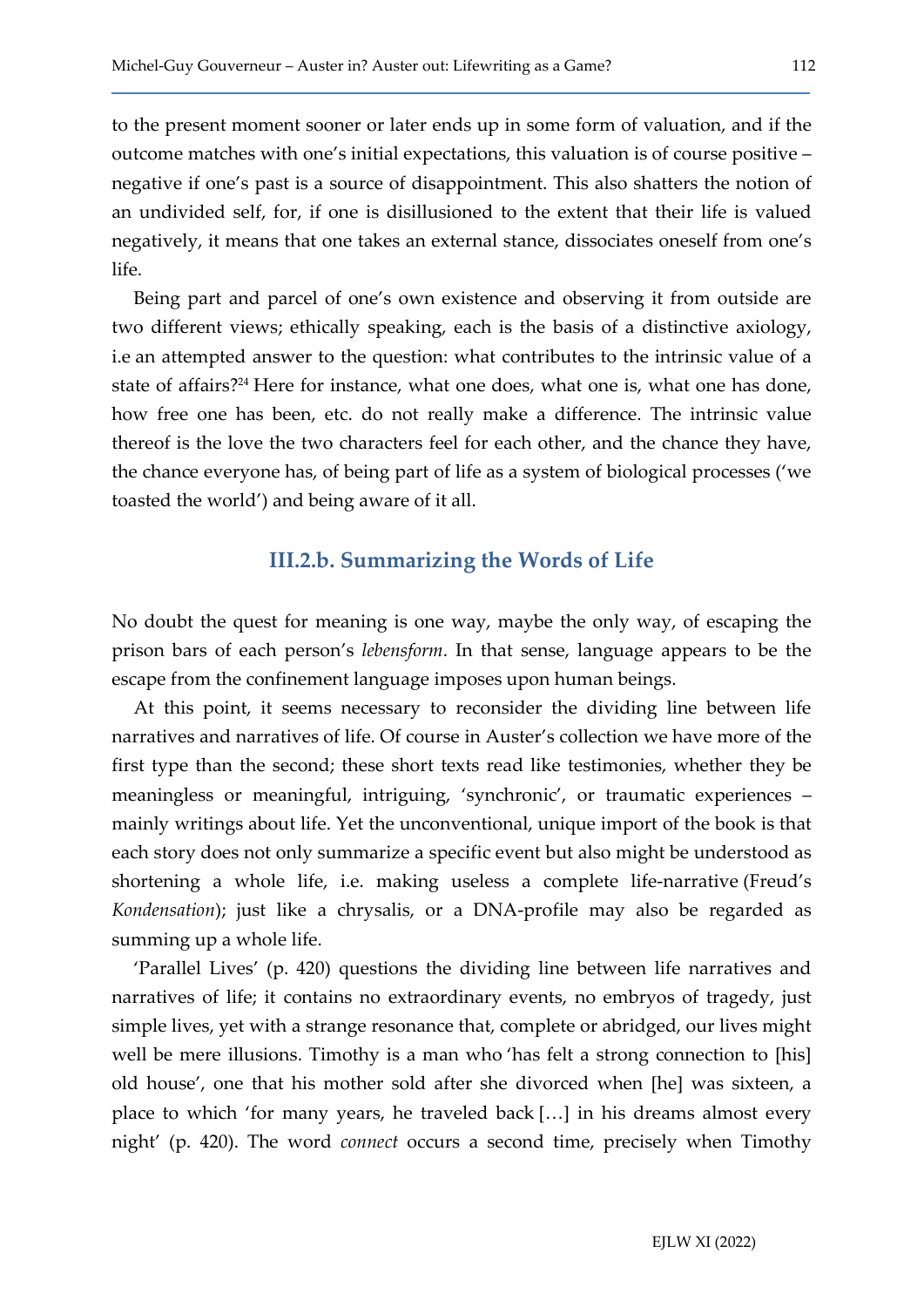returns to the site and sees the new owners, 'We connected<sup>25</sup> somehow, as if we had known each other for a lifetime or more' (p. 421).

'I have always envied people who have a place they can call home' (p. 420). The word 'home' is used again in a sentence that marks an incredible turn in the story: one night in Austin, Texas, as he was waiting in his flat for his wife to return, he heard a noise at the door: 'Suddenly, the door opened, and a large chocolate Lab walked in, [and...] seemed to say, "I'm home."' (p. 421) On the dog tag, the name was Zoey and the address precisely Timothy's address in Austin. Exactly one year later, while they were in Chicago, Tim and his wife visit the site of his former home, and are invited to go into the house by the new owner; they are greeted by a chocolate Labrador, whose name is Zoey – a dog this family had picked out as a puppy. In the children's room, they find the names of the new owners' children, Alexandra and Joey, written in letter blocks: the first is also Timothy's sister's name, the second is her son's name, who was born on a date very close to Joey's birth.

From chance to synchronicity, explanations are many, and this is not our subject. More interesting is that the story is based on a string of words – 'envied, home, connection, life, destiny' showing that a testimony to unseen forces ruling our lives may be felt to be all-important to the narrator; he may consider that the love of his wife, his niece and nephew's happiness, his professional fulfilment matter insofar as they are integrated as secondary elements in the overall meaning given by this set of extraordinary circumstances. Lebensform is what gives meaning to one's life.

Yet what Timothy fails to perceive is that the bars of the cage in which he feels confined are language: what he is unaware of is that he is caught in a network of words, of names; what is more, if one observes cautiously, they are written names: he is caught in the trap of writing. Zoey, 'I'm home', the address on the tag, the children's names, are all written material – evidence of the fact that the man is submitted to the language of his own life-form.

#### III.3. Souls and Selves

'Toute l'âme résumée', Mallarmé said, likening the pipe-smoker's rings of smoke to the expression of the human soul, evidence that reducing the meaning of one life to its both shortest and richest expression has always been a staple human obsession – didn't the potters of Athens endeavour to summarize Ulysses's *ethos* in one single red-figure cup, amphora or lekythos?: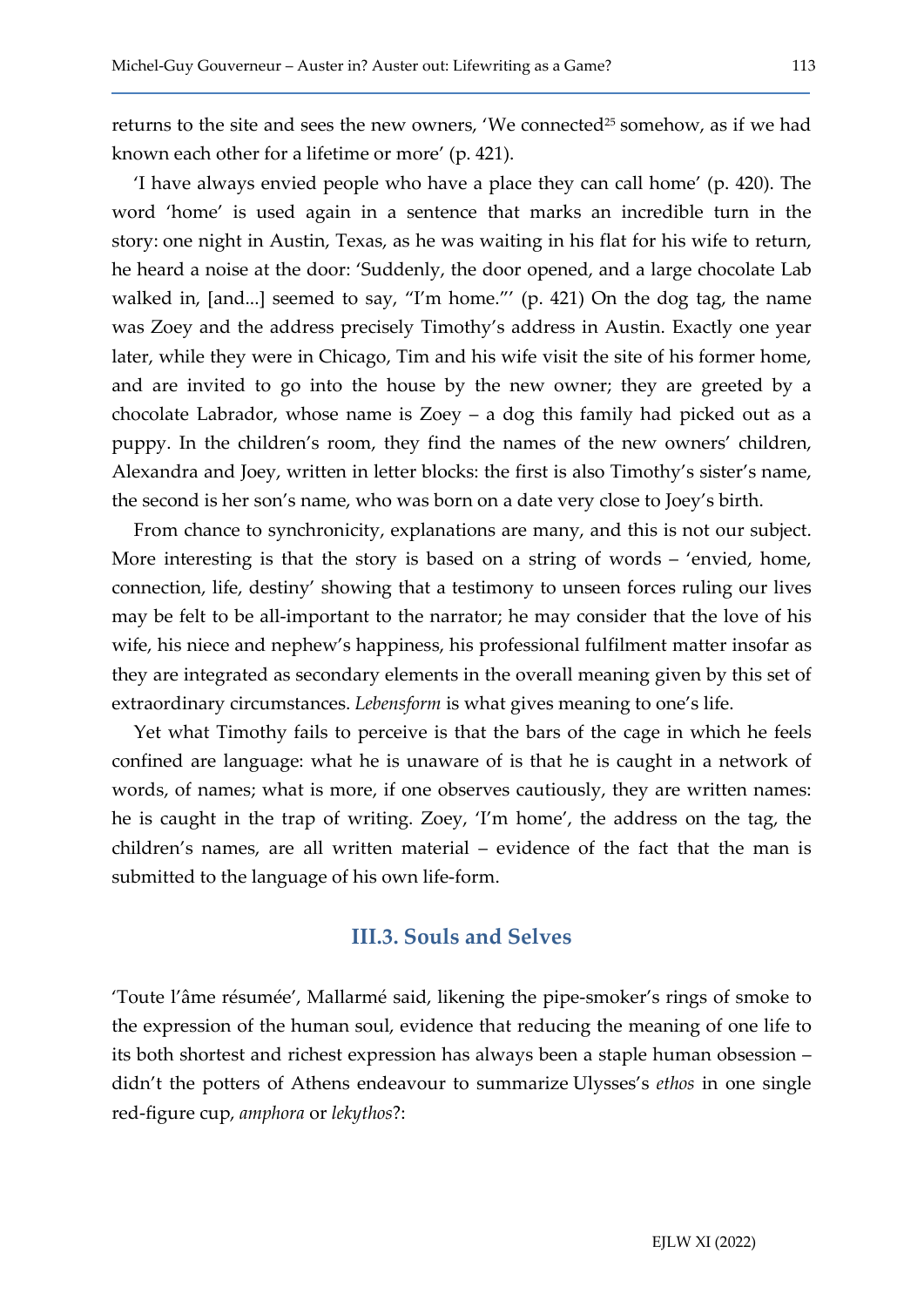Toute l'âme résumée Quand lente nous l'expirons Dans plusieurs ronds de fumée […] Ainsi le chœur des romances À la lèvre vole-t-il Exclus-en si tu commences Le réel parce que vil Le sens trop précis rature Ta vague littérature.<sup>26</sup>

Narratives and romances go up in smoke, but if you do try, drop out of reality, forget about precision, let meaning live its own life! This is how life writing does not involve a writer and a reader only, but a critic too. For the self, as a 'living principle' (Derrida), is ubiquitous and polymorphous. Both Mallarmé's poem and Auster's True Tales are examples of this 'hybrid writing' reflecting the 'hybrid selves' Linda Anderson mentions in Autobiography.

Hybridity, doubts about the self, hence about the world, find their 'solution' in the event synthesizing the whole life : 'Whenever I have doubts about myself and the world, I remember what happened that day, and it helps', says the narrator of 'I'm Lee<sup>'27</sup>, a strange story about the narrator's nephew who died aged 12, but is believed to have communicated with his aunt after his death. Here, the conflict between belief and doubt is at a climax. Whether the reader joins Jodie Walters in her deep conviction that she actually met the young boy a few days after the funeral – the circumstances of this encounter are admittedly stupendous, we measure the force of belief as such, and the pain, the torment that doubt inflicts on human minds.

#### Conclusion

The question then is to define what life writing is, and what it is all about. Our initial question was the following: what becomes of life when life becomes language? Now it appears it should have been: what becomes of life as life is language? All the writers in *True Tales* believe there is Man, there are minds, there are souls, but they may well be trying to find what there is apart from narratives, apart from words. That is why most of their stories, even unawares, try to define the essence of Man's place in the universe.

Each 'little story of mine' is, in fact, tending to the universal, which has to do with the ethical dimension of the project. First, there is an undeniable form of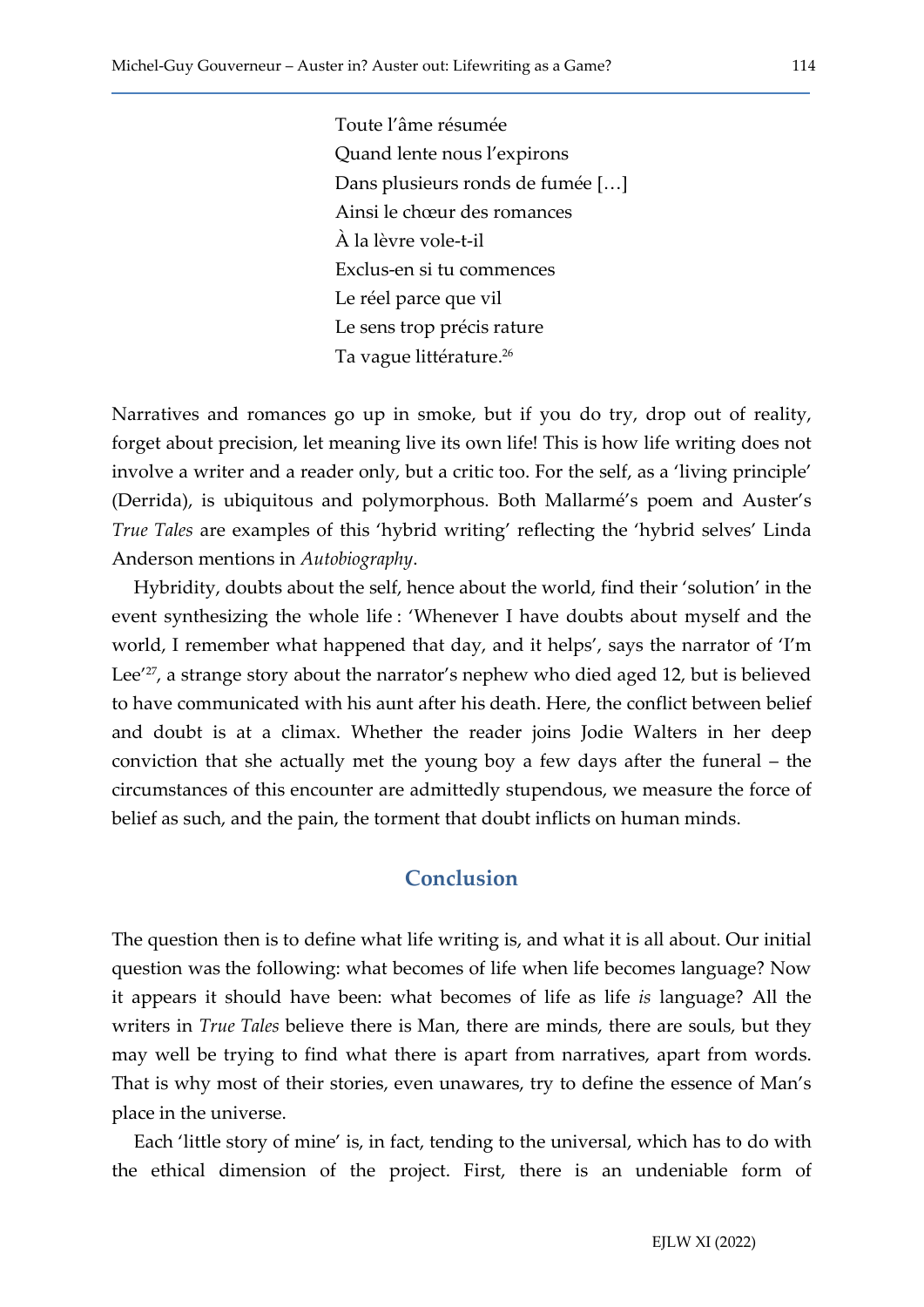anthropology underlying the texts: humanization is pervasive, for instance in the desire to integrate animals into the human race; as opposed to this, institutions are easily rejected from the human realm. So on the whole the issue of democracy is not really addressed, individuals are torn between a feeling of 'togetherness' and a sense that generations of citizens have fed a monster that devours them. This is very close to what Auster identifies as 'the feeling of being both integrated and exiled'.

The main project of ethics is to enhance free will; in that respect, the status of the person is all-important, although the reader may legitimately feel that the characters are flailing at the air in their process of individualization. In Wittgensteinian terms, the individual freedom that is described here assumes a 'form of life' which one embraces because it makes sense. In fact the contradiction is between lebensformen as determining individual lives, and the choice of a lebensform because it can give meaning to one's life.

This contradiction may explain why acknowledging acausal relationships is a recurring feature of spontaneous non-literary life writing. Unlike what happens in literary life writing, when the weird side has a part to play, it is the matter of the whole story. There is a strong liking for magic, especially the magic of everyday life, which is very often the ultimate protection against the offensive reality.

Practically all texts shift from history to story, from the general social environment to the particular event that is believed to be isolated from the circumstances. Reality is not reduced to the social context; time structures, especially circularity, are essential to the representation of reality. But most of the time the equation is between the experienced and the real.

Once written, any life-event necessarily obtains a figurative quality, that is why most narrative devices are encountered in the collection, from condensation, to metaphorization, slice-of-life method, disruption of initial balance (in V. Propp's sense : no trouble, no tale), gradation and crown effects. The purpose is always to create intensity, to make the event appear as consequential, to deliver some synthesis in a pyramid-like manner.

It may be useful in this conclusion to mention Wittgenstein on 'expression', a keyconcept insofar as the philosopher denied the reality of mind or inner life; for him, each agent behaves, or expresses something others interpret as the agent's mental life. This is in keeping with the expressivity hat has been observed in True Tales, sometimes becoming an ability to enter another writer's style – what we named 'Austerization'. This mimesis is connected to the mediaeval 'authorization', i.e. the need to quote an author as a guarantee that a theory is right.<sup>28</sup>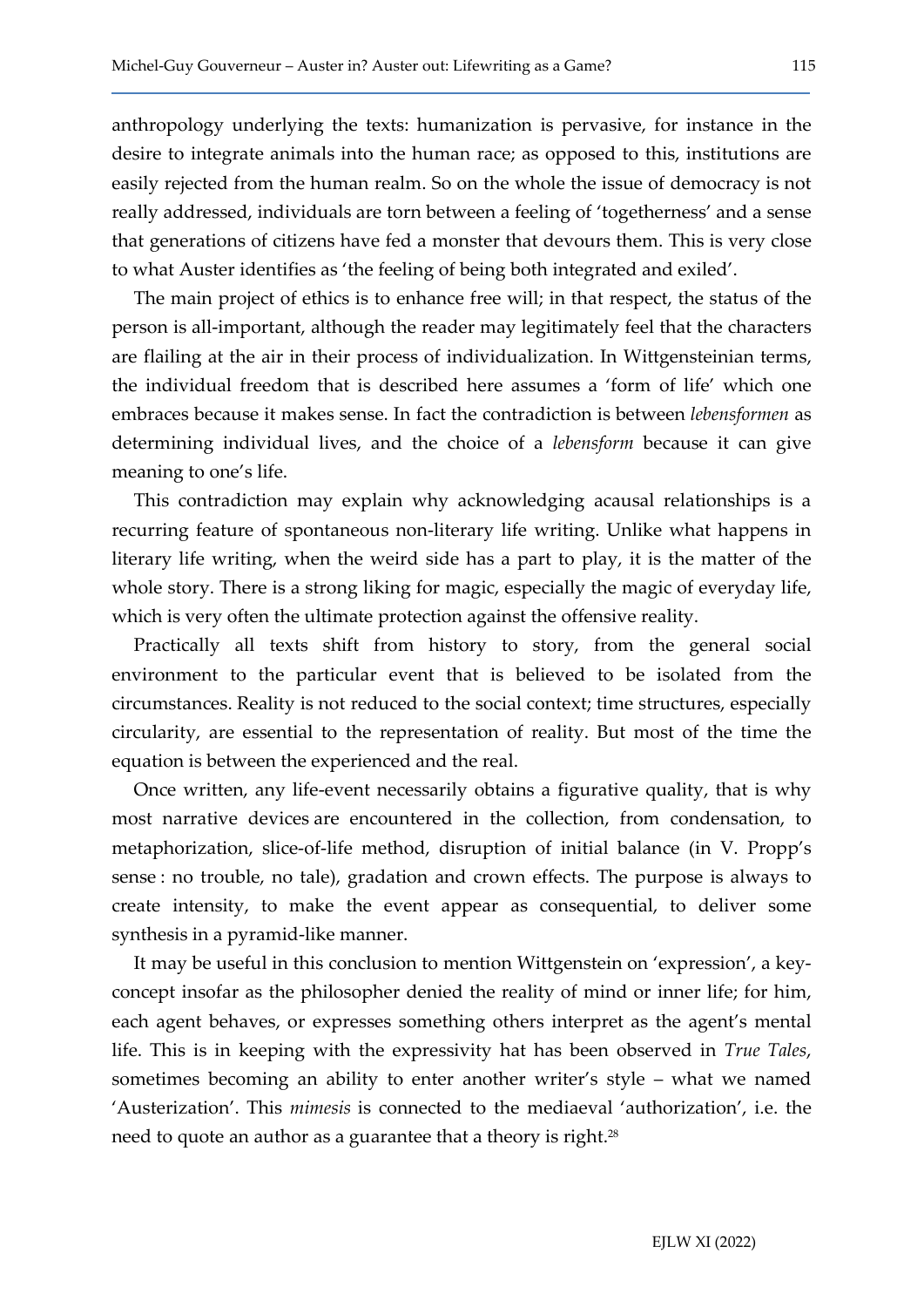This indeed is what life writing is really about: embracing one's share of humanity, achieving one's freedom, accepting reality, expressing oneself. The common teaching of Auster and Wittgenstein is that the self never comes alone, since it is always accompanied by a matrix, be it the flesh of the uterus, the wood of the cradle, or later the words of the lebensform.

#### Works Cited

Agamben, Giorgio, The Highest Poverty. Monastic Rules and Form-of-Life. [Altissima povertà. Regole monastiche e forma di vita (Homo sacer, IV, 1) (2011)] Transl. by Adam Kotsko, Stanford, Calif.: Stanford University Press, 2013.

Anderson, Linda R., Autobiography, New York: Routledge, 2001.

Auster, Paul, Timbuktu, New York: Henry Holt, 1999.

- Auster, Paul, True Tales of American Life, London: Faber & Faber, 2001 [FF paperback: 2002]).
- Bouveresse, Jacques, Le Mythe de l'intériorité: Expérience, signification et langage privé chez Wittgenstein, Paris: Éditions de Minuit, 1976.
- Hohr, Hansjörg, 'The concept of experience by John Dewey revisited: conceiving, feeling and "enliving"', in: Studies in Philosophy and Education. An International Journal 32: 1 (2013) 25 – 38.
- Laugier, Sandra, Wittgenstein. Les sens de l'usage, Paris: Vrin, 2009.
- Mallarmé, Stéphane, Poems, Transl. Roger Fry, Norfolk (Ct): New Directions, 1951.
- Martin, Brendan, Paul Auster's Postmodernity, New York: Routledge, 2008 (36).
- Moore, George Edward, Principia Ethica, Cambridge: Cambridge University Press, 1903 [repr. with an introd. by Baldwin, Th., CUP, 2005].
- Odacioğlu, Mehmet (Dr.), 'An Analysis of City of Glass by Paul Auster in Terms of Postmodernism', in: International Journal of Languages' Education [5: 1] (2017), 478- 486.
- Piaud, Sabine, 'Vie du langage, vie des images: une marque de continuité dans la philosophie de Ludwig Wittgenstein', in: Philosophique [13] (2010) 53-71.
- Shapiro, James, 'Unravelling Shakespeare's Life', in: Leader, Zachary (ed.), On Lifewriting, Oxford: Oxford University Press, 2015, 7-24.
- Söderlind, Sylvia, 'Humpty Dumpty in New York. Language and Regime Change in Paul Auster's City of Glass', in: Modern Fiction Studies, Johns Hopkins University Press 57 : 1 (2011) 1-16.
- Steiner, Pierre, Désaturer l'Esprit, Paris: Questions Théoriques, coll. Saggio Casino, 2019.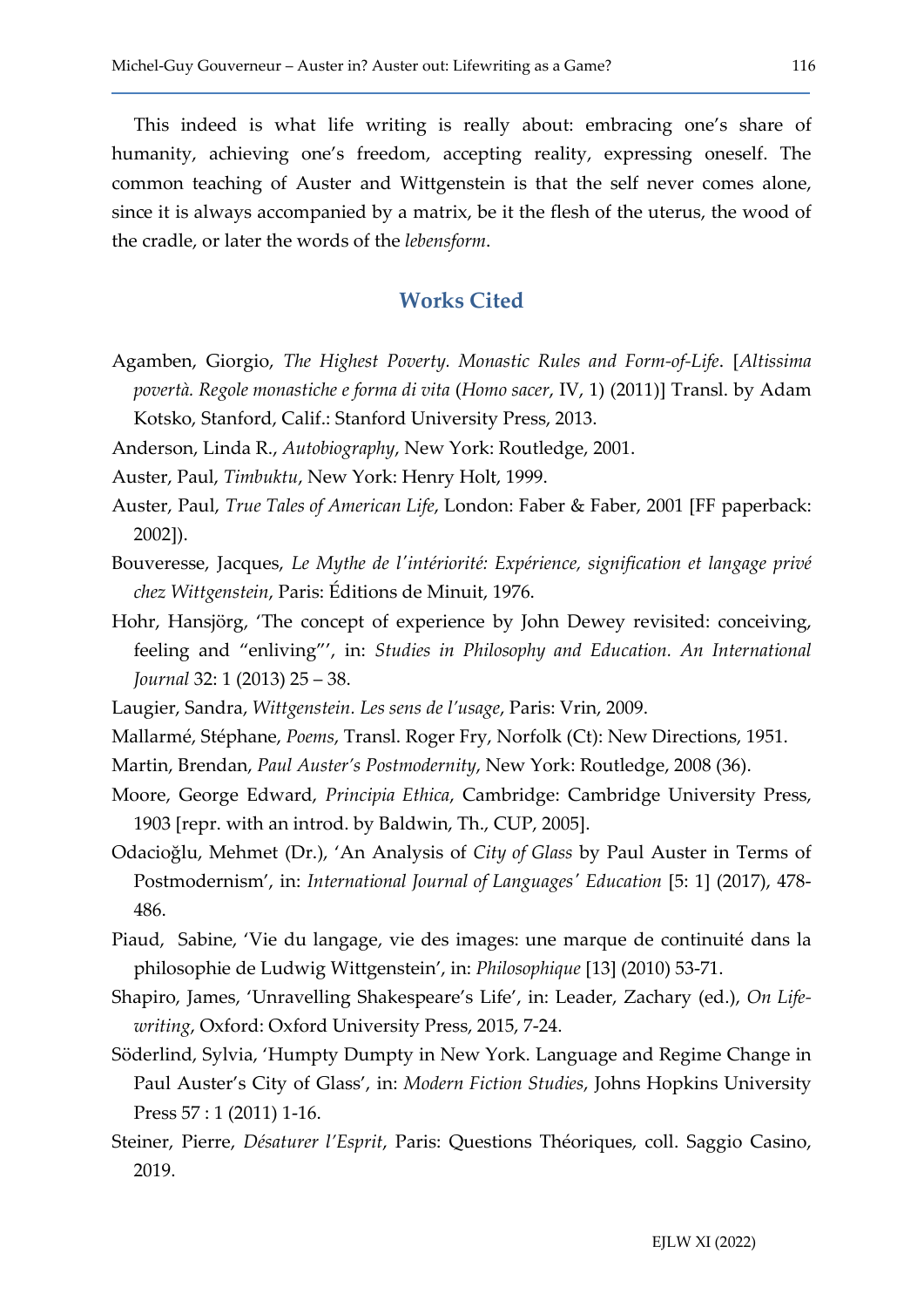- Wittgenstein, Ludwig, Philosophical Investigations [Philosophische Untersuchungen, 1951] transl. G. E. M. Anscombe, London: Macmillan, 1953.
- Woolf, Virginia, 'A sketch of the past', [1939] in: Moments of Being, New York: Harvest Books, 1985.

#### About the Author

Two simultaneous activities: teaching English language and literature; translating philosophical texts.

Research: Michel-Guy Gouverneur has worked 1) on establishing a connection between ethics and rhetorics (esp. how do virtues and figures relate); 2) on defining ambiguity (esp. how to keep it in translation); 3) on using translation difficulties as indicative of deep-seated logical inconsistencies (when statement A1 does not translate into A2, probably because, beneath the surface, a nexus of statements involves ill-associated concepts).

Functions: Taught and lectured in: U.K. (Sheffield Univ.), Algerian Republic, France Normandy, Vendée (postgrad. sections: English lang., international trade), Angers (Univ.: translation studies, comparative literature), Nantes (postgrad. sections: English lang., applied arts & design, electronics). Teacher in secondary classes, then post-High School sections; university lectures (translation theory, comparative literature). Research officer for four years in a French consulting firm specialized in cultural projects.

Academic: Ph.D. (thèse) in English-language philosophy (Paris-Sorbonne, Prof. J.-T. Desanti: John Dewey and pragmatic philosophy) ; Ph.D. (thèse) in Philosophy and Literature (Amiens UPJV, Prof. Sandra Laugier: G.E. Moore, Bloomsbury Circle). Born 1951. Retired in 2017.

Apart from several major translations published (L'EXPÉRIENCE ET LA NATURE, traduction de EXPERIENCE AND NATURE de John DEWEY, L'Harmattan. Paris, 2014 ; and PRINCIPIA ETHICA by G.-E. MOORE, Presses Universitaires de France, Paris, 1996), M.-G. Gouverneur has written on Balzac, Baudelaire, J. Dewey, Diderot Ralph Ellison, Roger Fry, Mallarmé, G.-E. Moore, Wittgenstein, Virginia Woolf. No properly literary text published as yet.

#### **Notes**

- 2 Ibid., p. xiv.
- 3 Ibid., p. xix

<sup>&</sup>lt;sup>1</sup> P. Auster, *True Tales of American Life* (London, Faber & Faber, 2001 [*ff* paperback: 2002]), p. xiii.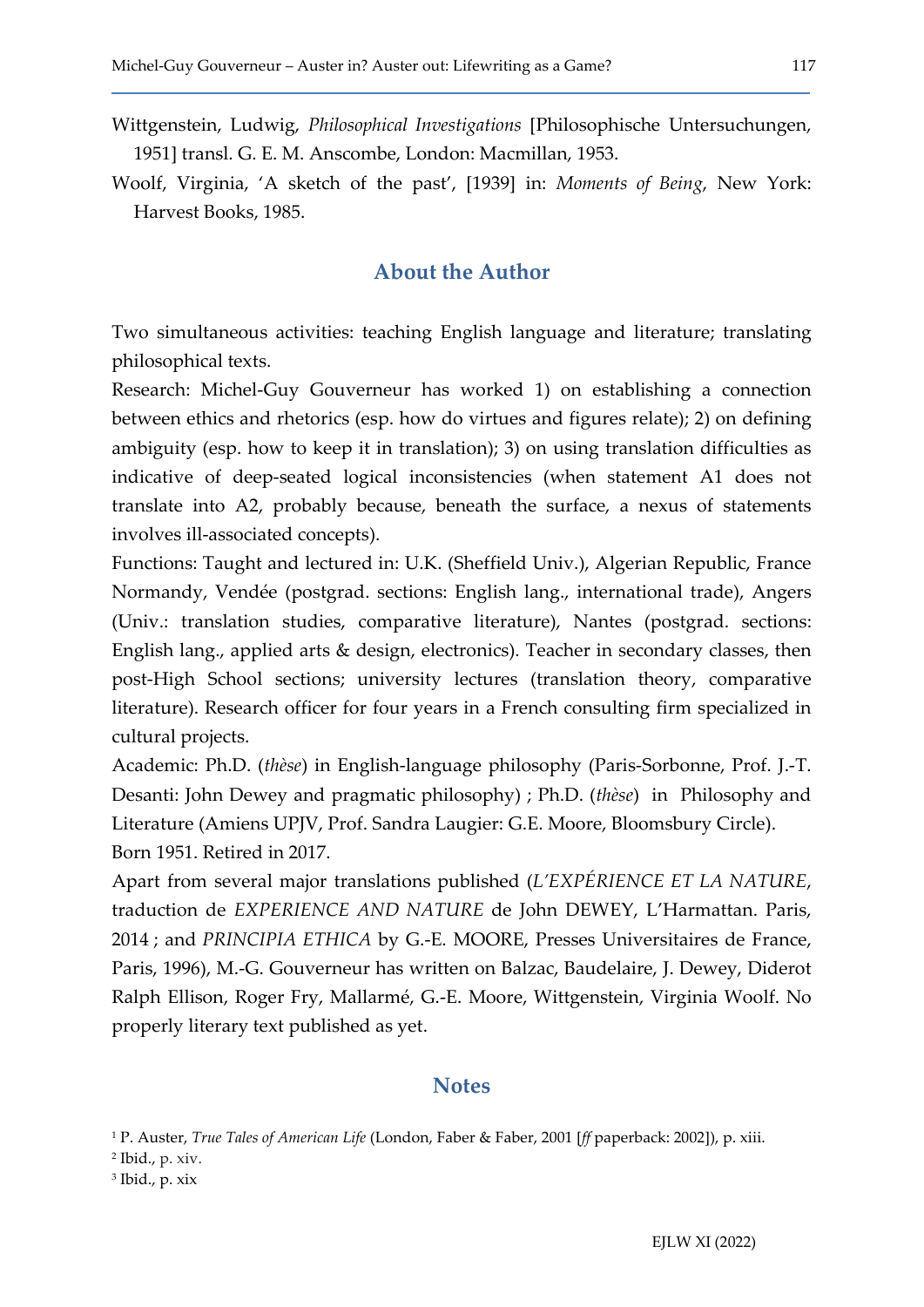4 Ibid., p. xx

5 Ibid., p. xvi.

<sup>6</sup> Ibid., p. xvi.

<sup>7</sup> Following Wittgenstein, Jacques Bouveresse will question this certainty (Le Mythe de l'Intériorité).

<sup>8</sup> These appear pp. 129, 219, 420, not forgetting the book-title itself (American Life)

9 James Shapiro, 'Unravelling Shakespeare's Life' (2015), p. 23.

<sup>10</sup> True Tales, op.cit., p. xx

<sup>11</sup> "[E]xperience" here is used as a super-ordinate term and concept referring to specifically human ways of having the world, there is a need for a new term [enliving] for this distinct mode of experience. It is inspired by Erlebnis, Erleben (Germany). Max van Manen (1997) translates the term as "lived experience"'. Hansjörg Hohr 'The concept of experience by John Dewey revisited: conceiving, feeling and "enliving"' (2013), p. 4.

<sup>12</sup> We have here a hint of the Nietzschean idea of *Ewige Wiederkunft des Gleichen* / the Eternal Return [of the Same]. Following Patrick Wotling's ethical interpretation this idea could be summed up in a simple maxim: lead your life in such a manner that you may wish it to be eternally repeated. <sup>13</sup> 'Not involving causation nor arising from a cause' (Merriam-Webster Dict.). Acausal episodes may be ascribed to chance. https://www.merriam-webster.com/dictionary/acausal.

<sup>14</sup> Sandra Laugier, Wittgenstein. Les sens de l'usage (Paris, Vrin, 2009) p. 168.

<sup>15</sup> See CNRTL 'Contenant destiné à un contenu particulier [a container designed for a particular content). a) MAR. Forme de radoub [NAVY. dry dock; plate-forme, platform]. B) Civ. Engin, Couche épaisse de sable sur laquelle on établit le pavé des ponts, des routes, etc. [a thick layer of sand on which the pavement of bridges, roads etc. is established]'.

<sup>16</sup> P. Steiner, Désaturer l'Esprit, Paris, Questions Théoriques, coll. 'Saggio Casino', p. 15

<sup>17</sup> P. Steiner, op. cit., p. 167

<sup>18</sup> The adequacy of language and life-form in Wittgenstein's conception is clear from the following statement : 'It is what human beings say that is false and true; and they agree in the language they use. That is not agreement in opinions but in form of life' (Wittgenstein, Philosophical Investigations, § 241). <sup>19</sup> Sabine Plaud, 'Vie du langage, vie des images : une marque de continuité dans la philosophie de Ludwig Wittgenstein', in: Philosophique, 13 | 2010, 53-71. ['[U]ne seule et même image peut être vivante ou morte, muette ou parlante selon que celui qui l'appréhende est ou non familier de la forme de vie dans laquelle elle s'insère. Comme on le sait, l'expression de 'forme de vie' [Lebensform] renvoie, chez Wittgenstein, au 'donné' d'arrière-plan sur fond duquel nos pratiques linguistiques peuvent se déployer, donné dont le partage est notamment une condition de possibilité de la compréhension mutuelle.']

<sup>20</sup> 'In Nevada, including in Reno, a divorce is often filed in the form of a Joint Petition for Divorce when both parties agree to a divorce. A Joint Petition is the simplest way to file and obtain a divorce in Nevada when both parties agree to all terms of the divorce, including child custody, child support, visitation, and property division (if applicable) and when both parties agree to sign the divorce documents' (https://nevadadivorce.org/reno-divorce/). Reno was known as "the city of divorce". Hence the film Reno (1923, also known as Law against Law), an American silent melodrama written and directed by Rupert Hughes.

<sup>21</sup> S. Laugier, op. cit. (p. 171)

<sup>22</sup> Commenting upon Brandom's overall pragmatism, P. Steiner explains how perception, language, reasoning, are acquired from practice, from life-forms. ('[Pour …] ce que Brandom appelle ailleurs un 'pragmatisme global' […], l'action, la pratique, les pratiques et les formes de vie constituent les phénomènes fondamentaux à partir desquels des phénomènes cognitifs comme le raisonnement, la perception ou le langage sont acquis […]' op. cit., p. 136) The quotation from Donna M. Bronner is an 'exact replica' of this process.

<sup>23</sup> Giorgio Agamben, 'The Highest Poverty: Monastic Rules and Form-of-Life' (2013).

 $24$  G.-E. Moore, Cambridge philosopher and author of *Principia Ethica* (1903).